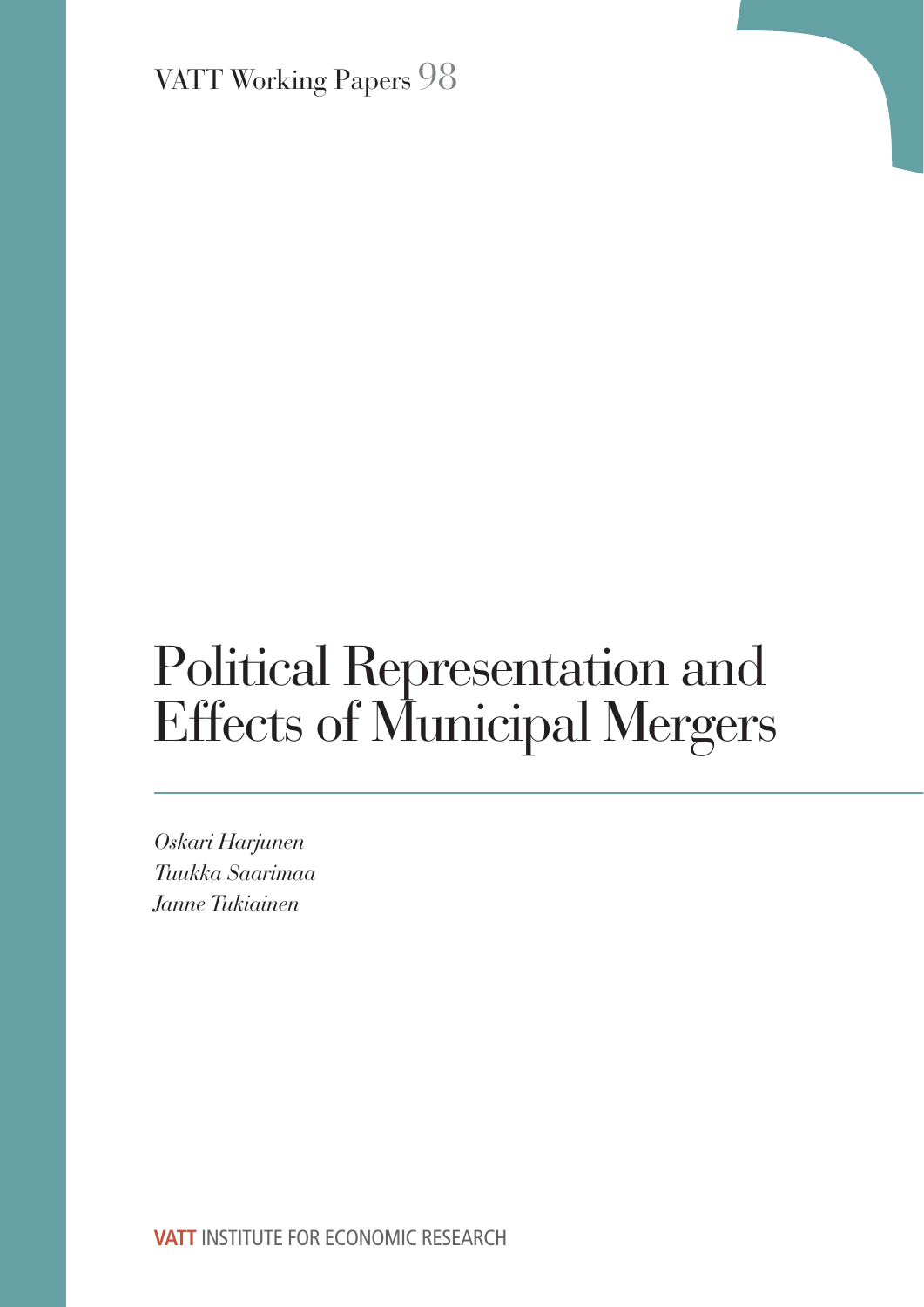# VATT WORKING PAPERS

98

# Political Representation and Effects of Municipal Mergers

Oskari Harjunen Tuukka Saarimaa Janne Tukiainen

Valtion taloudellinen tutkimuskeskus VATT Institute for Economic Research Helsinki 2017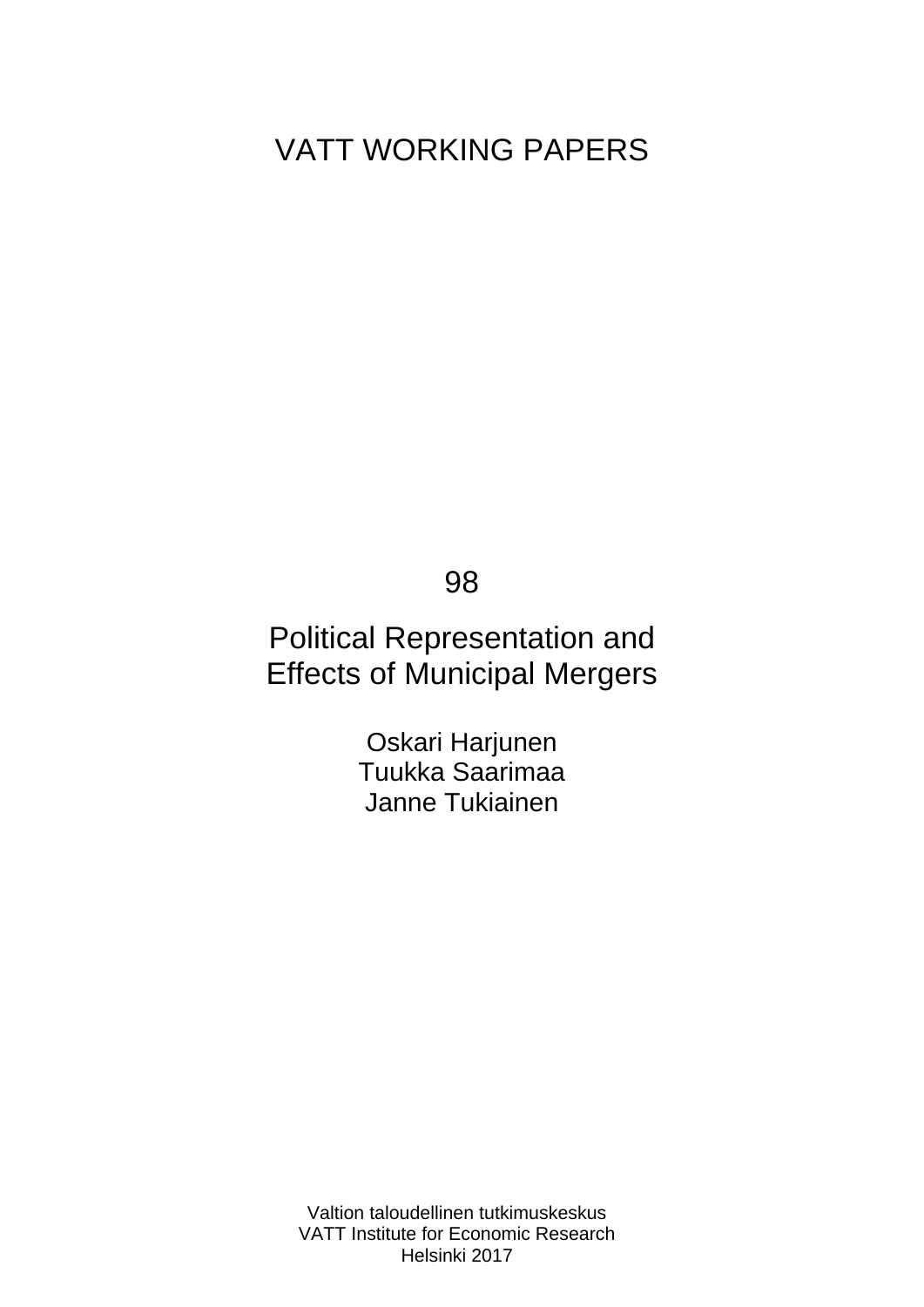Oskari Harjunen, City of Helsinki Executive Office – Urban Research and Statistics, P.O. Box 5500 (Siltasaarenkatu 18-20), FI-00099 Helsinki, Finland, Email: oskari.harjunen@hel.fi

Tuukka Saarimaa, Corresponding author, VATT Institute for Economic Research, P.O. Box 1279 (Arkadiankatu 7), FI-00101 Helsinki, Finland, Email: tuukka.saarimaa@vatt.fi

Janne Tukiainen, London School of Economics and Political Science and VATT Institute for Economic Research, P.O. Box 1279 (Arkadiankatu 7), FI-00101 Helsinki, Finland, Email: janne.tukiainen@vatt.fi

We thank Essi Eerola, Dominik Hangartner, Marko Köthenbürger, Mika Kortelainen, Simon Lapointe, Rune Sørensen, Natalia Zinovyeva and seminar participants at BI Oslo, VATT Helsinki, FEA 2017 meeting in Jyväskylä, UEA 2017 meeting in Copenhagen and IIPF 2017 meeting in Tokyo for comments.

This version (December 2017) replaces the October 2017 version.

ISBN 978-952-274-205-6 (PDF)

ISSN 1798-0291 (PDF)

Valtion taloudellinen tutkimuskeskus VATT Institute for Economic Research Arkadiankatu 7, 00100 Helsinki, Finland

Helsinki, December 2017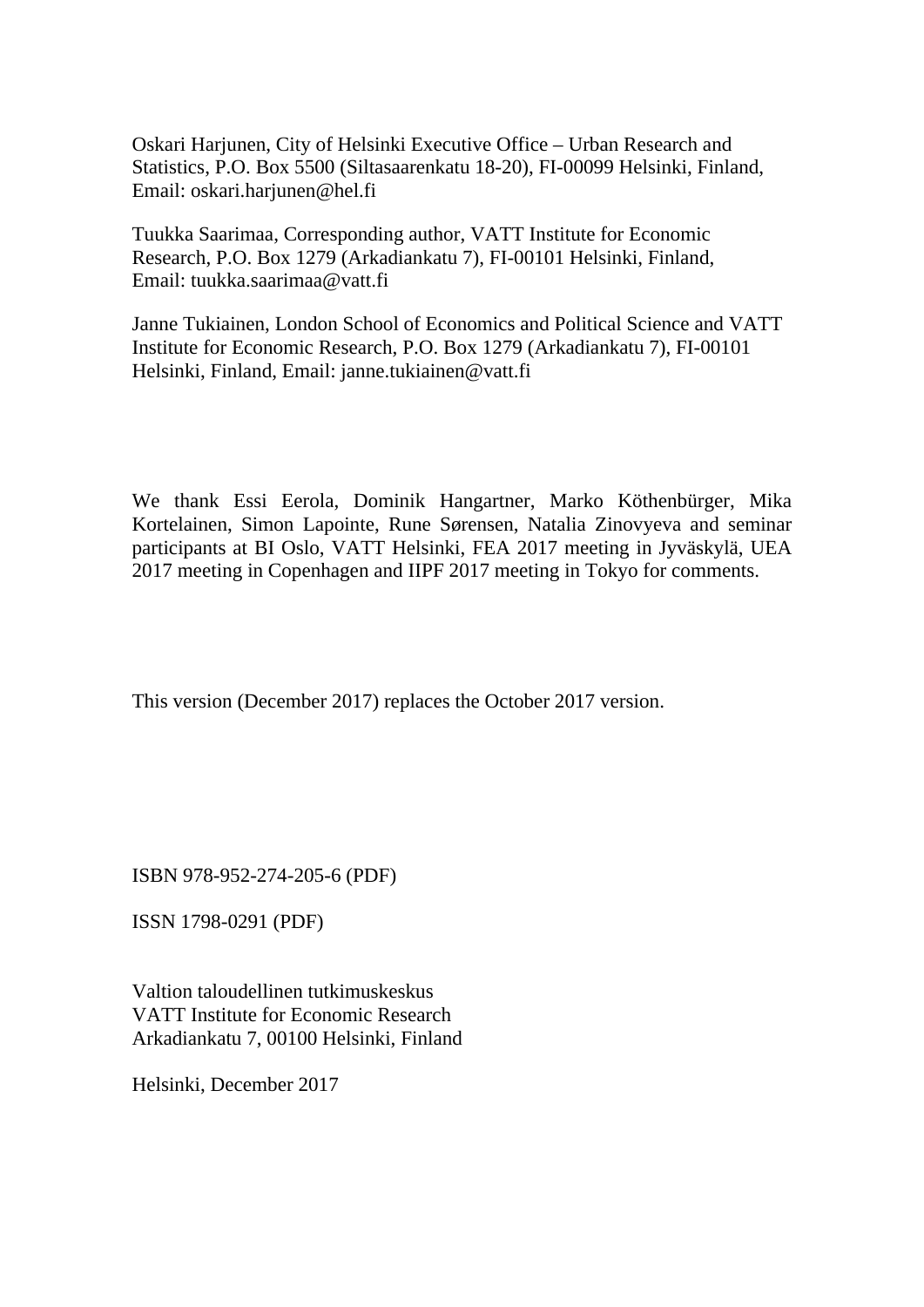## Political Representation and Effects of Municipal Mergers

# VATT Institute for Economic Research VATT Working Papers 98/2017

Oskari Harjunen – Tuukka Saarimaa – Janne Tukiainen

### **Abstract**

We study the effects of municipal mergers using novel geocoded data on public sector jobs and local politicians' place of residence. We find that municipal fiscal outcomes evolve in the same way on average in the merged municipalities as in the control group of hypothetical mergers that did not take place. However, these findings hide substantial heterogeneity within the mergers. The mergers led to highly unequal political representation between the merging municipalities. The municipalities that were politically marginalized in the post-merger council experience a substantial reduction in local public jobs in administration and health and social care sectors relative to the municipalities that were more strongly represented.

**Key words:** Difference-in-differences, municipal mergers, political representation

**JEL classes:** C23, D72, H72, H75, H77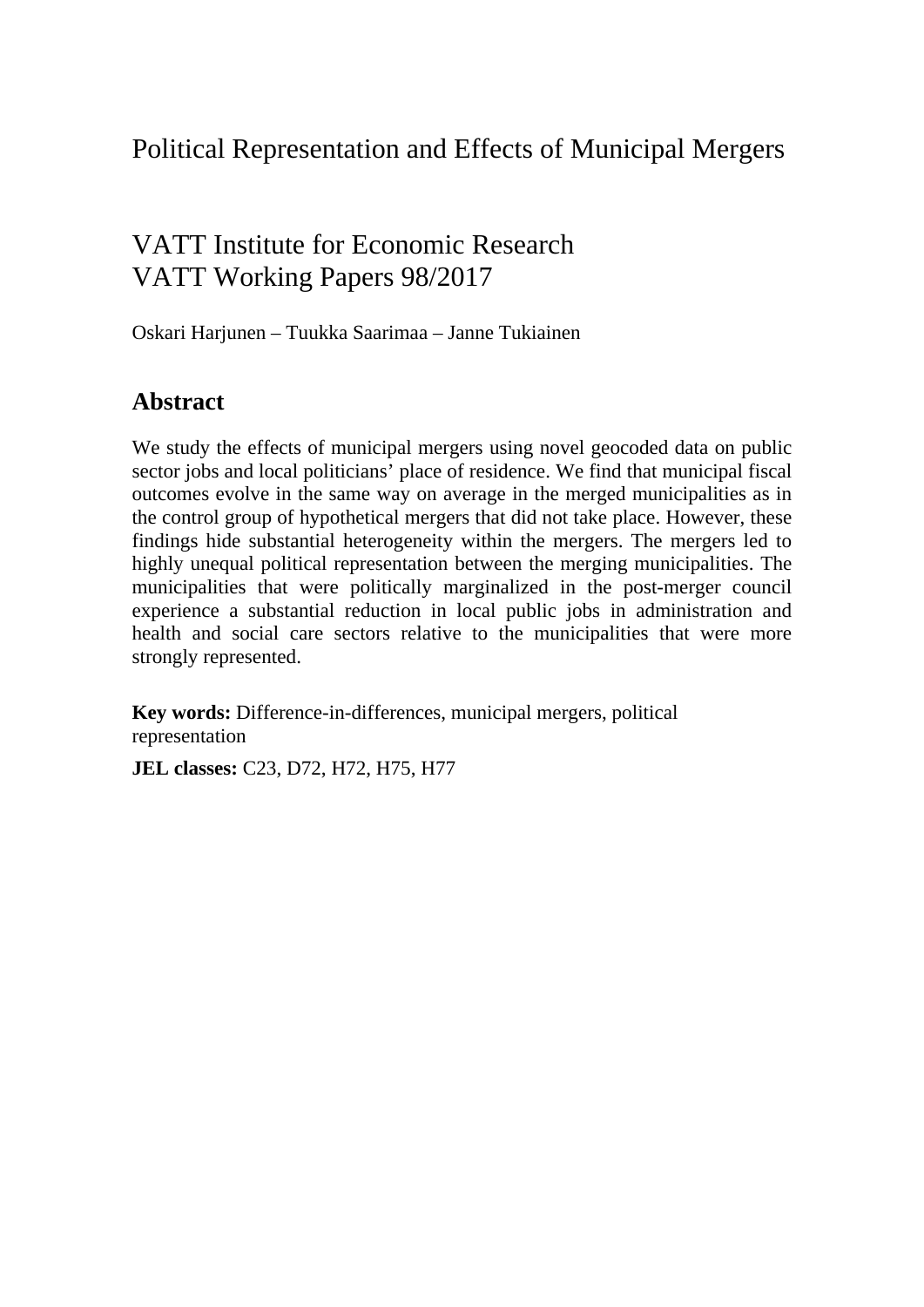#### **1 Introduction**

Policy-makers often see municipal mergers as an effective way of realizing economies of scale in municipal service provision. Other perceived benefits from larger local jurisdictions include the internalization of interjurisdictional spillovers and an increased fiscal capacity to sustain spending or revenue shocks. With these goals mind, municipal merger reforms have been implemented over time in a vast number of countries. For example, Blom-Hansen et al. (2016) report that since the 1950's extensive merger reforms have taken place in 28 developed countries.

The optimal size of local jurisdictions has also been on the research agenda in economics and political science for decades. The take-away from this literature is more nuanced than that of the policy-makers. It is now well understood that the optimal size involves trade-offs as larger size may come with a number of offsetting costs. First, some interjurisdictional spillovers, such as yardstick competition, may actually be beneficial (Besley and Case 1995; Grossman et al. 2017). Second, multi-purpose jurisdictions, such as municipalities, produce many different public services and the optimal jurisdiction size varies across these different services (Miceli 1993). Increasing municipality size may facilitate economies of scale in one area, but at the cost of another. Moreover, service production takes place at the site level within the municipalities and realizing scale economies would require merging the production units, such as schools and health care centers, along with the municipalities (Blom-Hansen et al. 2016).

Finally, as the size of the jurisdiction increases, the regional heterogeneity of the population increases as well, making it more difficult to tailor local services to match the preferences of the citizens (Alesina and Spolaore 1997; Ellingsen 1998). The preference heterogeneity may be particularly important in municipal mergers due to sorting in the way described in Tiebout (1956). This concern is also closely tied to local politics. The regional political power may shift considerably due to a merger as some regions may become politically marginalized in the post-merger decision-making body. This shift may also have detrimental effects on the functioning of local democracy and voter participation, which may further exacerbate the uneven distribution of political power and municipal services within a merger (Verba and Nie 1972; Dahl and Tufte 1973; Oliver 2000; Treisman 2007; Lassen and Serritzlew 2011; Saarimaa and Tukiainen 2016). Earlier literature also suggests that political considerations reflecting regional heterogeneity have played a major role in the merger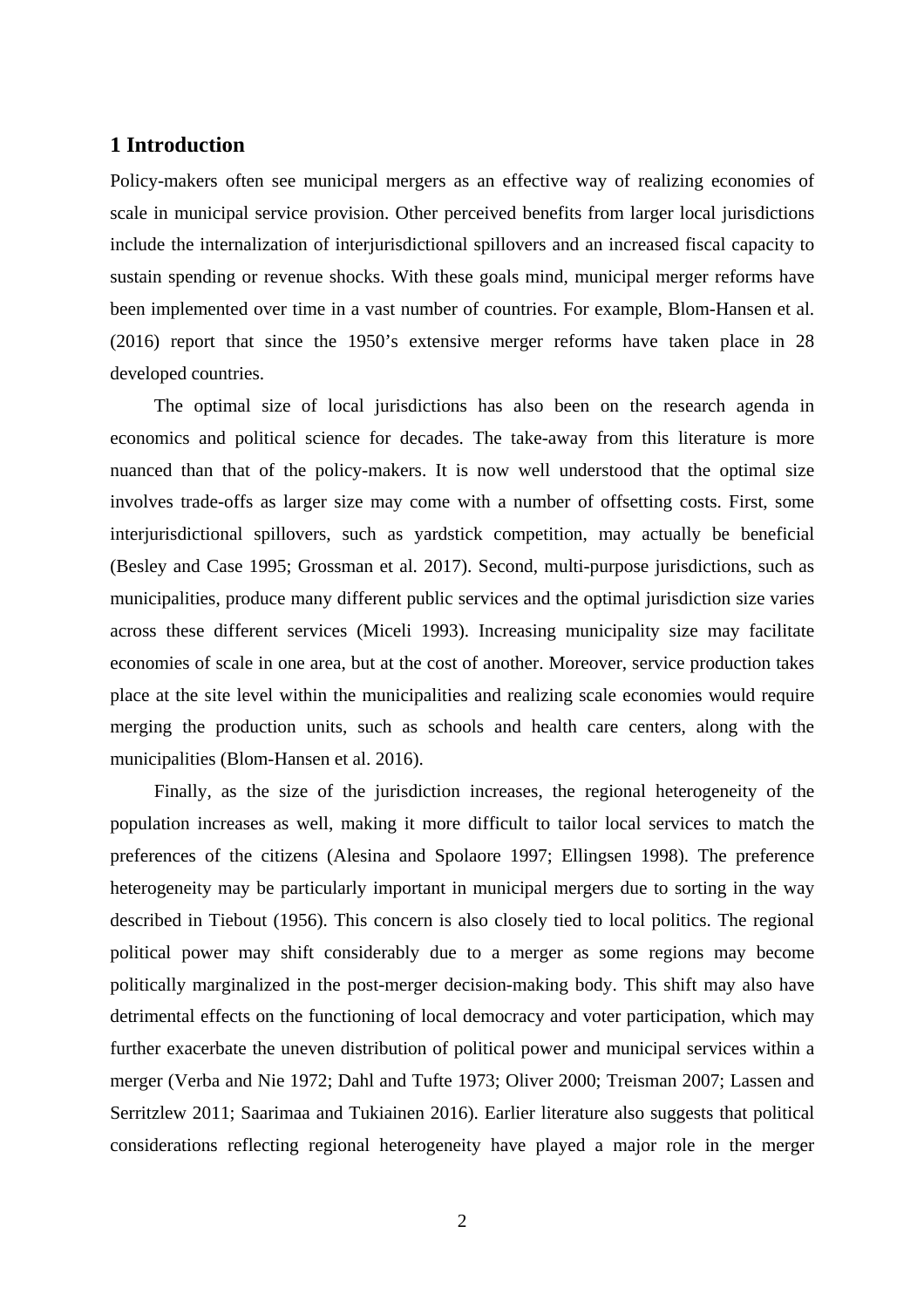reforms in different countries (Bhatti and Hansen 2011; Saarimaa and Tukiainen 2014; Hyytinen et al. 2014 and Bruns et al. 2015).

We contribute to the small, but rapidly growing literature on the effects of municipal mergers (e.g. Reingewertz 2012; Allers and Geertsema 2016; Blom-Hansen et al. 2014 and Blom-Hansen et al. 2016) using data from a merger reform in Finland. The novel feature of our analysis is that we can use pre-merger municipality level data to analyze within-merger heterogeneity in the merger effects with respect to geographic political representation. We have access to detailed geocoded micro data (250 m x 250 m grids covering whole of Finland) on the location and number of jobs in public administration, schooling and health and social care. These data enable us to follow these outcomes at the pre-merger municipality level even when the official municipal statistics on municipal expenditures are produced only at the postmerger municipality level after merging. To our knowledge, our study is the first to use data directly related to municipal service production at a more disaggregated level than the postmerger municipalities. $<sup>1</sup>$ </sup>

This level of data aggregation also allows us to dig deeper into the political determinants of merger effects. In particular, we have data on the exact residential location of municipal councilors, which allows us to study how the merger effects depend on the political representation of pre-merger municipalities in the new post-merger municipal council. While the relationship between representation in legislatures and the geographic distribution of public funds has received substantial attention in prior literature (e.g. Ansolabehere et al. 2002; Knight 2008; Berry et al. 2010; Albouy 2013; Hodler and Raschky 2014 and Fiva and Halse 2016), the issue has eluded the research on municipal mergers. This is an important gap in the literature given that mergers typically have large impacts on the representation of different geographic voter groups (Saarimaa and Tukiainen 2016).

The analysis of municipal merger effects comes with a number of methodological challenges. The Finnish mergers were *voluntarily* decided by municipality councils at the local level. This of course makes causal inference challenging due to possible selection bias. However, the voluntary nature of the mergers is a blessing in disguise because it allows us to construct a sensible control group. Often in the case of *forced* mergers the central government imposes a minimum population threshold that all municipalities need to fulfill through

 $\overline{a}$ 

<sup>&</sup>lt;sup>1</sup> Egger et al. (2017) use night-light data to analyze changes in the overall economic activity within German mergers.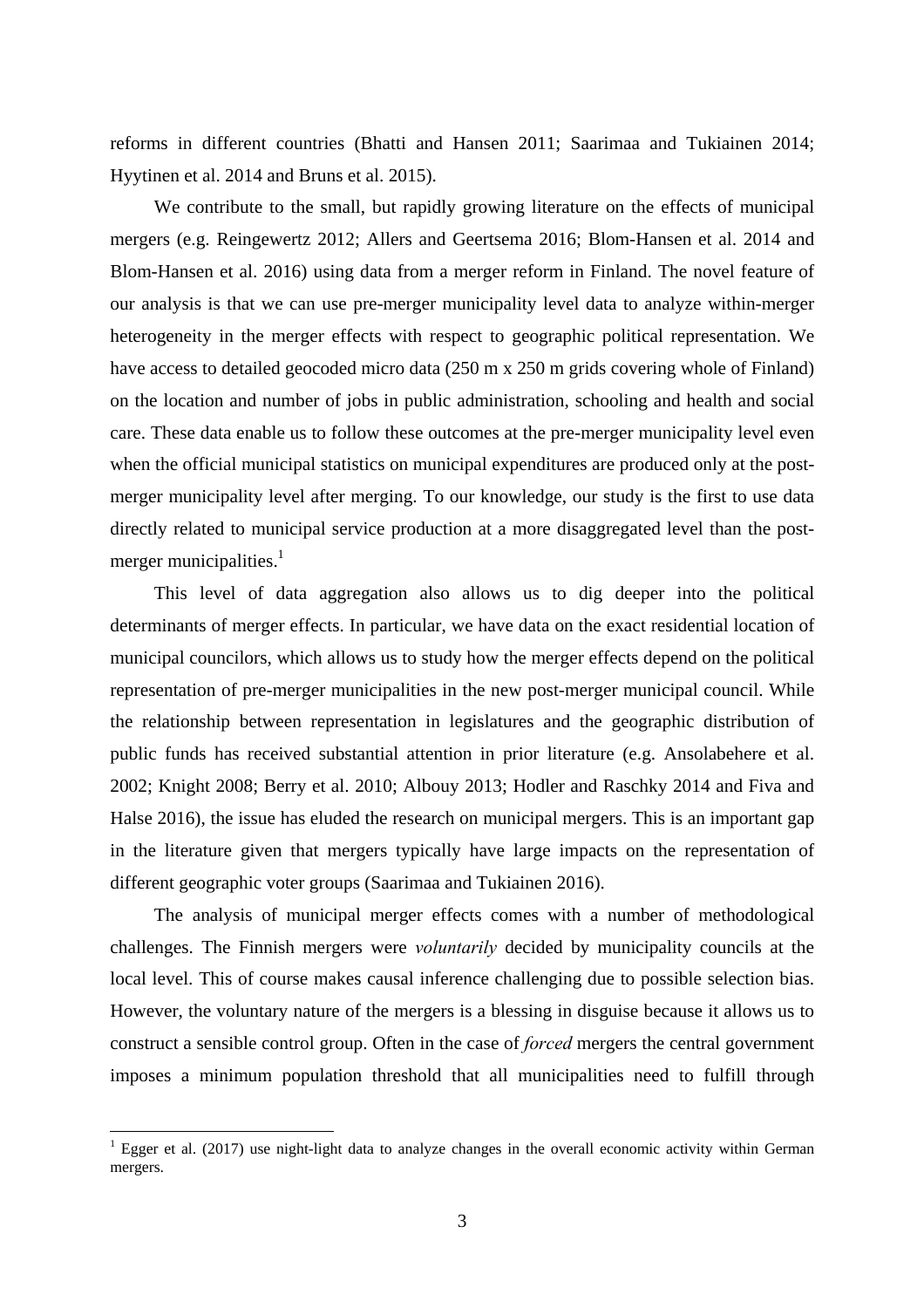merging.<sup>2</sup> While it is in some sense true that forcing *all* municipalities below a given threshold to merge rules out selection bias, it does so by effectively washing away the entire relevant control group. In this case, the treatment group (small municipalities that were forced to merge) is very different from the control group (large municipalities that did not have to merge) by construction.

To address the endogeneity issue, we combine nearest neighbor matching with difference-in-differences (DID) methods. While these are well-established methods for causal inference, they need to be adjusted for the merger analysis because there are at least two partners in each merger (in our case up to ten partners). The causal effect we are after is the difference in the development of the outcome of interest when a group of municipalities merge and the counterfactual when they do not. This means that the relevant comparison should be made between a group of municipalities that merged (treatment group) and a group with the same number of municipalities with similar characteristics that did not merge (control group).

We construct this control group by first simulating all possible mergers involving up to ten municipalities (ten being the largest actual merger) that could have taken place according to the pre-merger municipality borders. We constrain these hypothetical mergers so that (i) we only allow mergers to take place between adjacent municipalities, which guarantees that the hypothetical new municipality is geographically contiguous, (ii) we allow mergers to take place only within county borders because none of the actual mergers crossed these borders, and (iii) we omit those hypothetical mergers that included at least one municipality that actually underwent a merger. We then build the control group from this universe of hypothetical mergers using nonparametric nearest neighbor matching based on merger level characteristic measured before the mergers took place. We use this control group also in the pre-merger municipality level analysis where we decompose the mergers in the control group to the municipality level.

Our findings can be summarized as follows. After merging, total municipal expenditures evolve in the same way on average in merged municipalities as in the control group of hypothetical mergers that did not take place. These zero findings are consistent with

 $\overline{a}$ 

<sup>&</sup>lt;sup>2</sup> For example, in the Danish 2007 reform analyzed by Blom-Hansen et al. (2014) and Blom-Hansen et al. (2016) basically all municipalities with a population below 20,000 merged (compliance rate was 98 percent). Similar population thresholds set by the central government were used during the Swedish (Hinnerich 2009) and the German (Blesse and Baskaran 2016) merger reforms among others.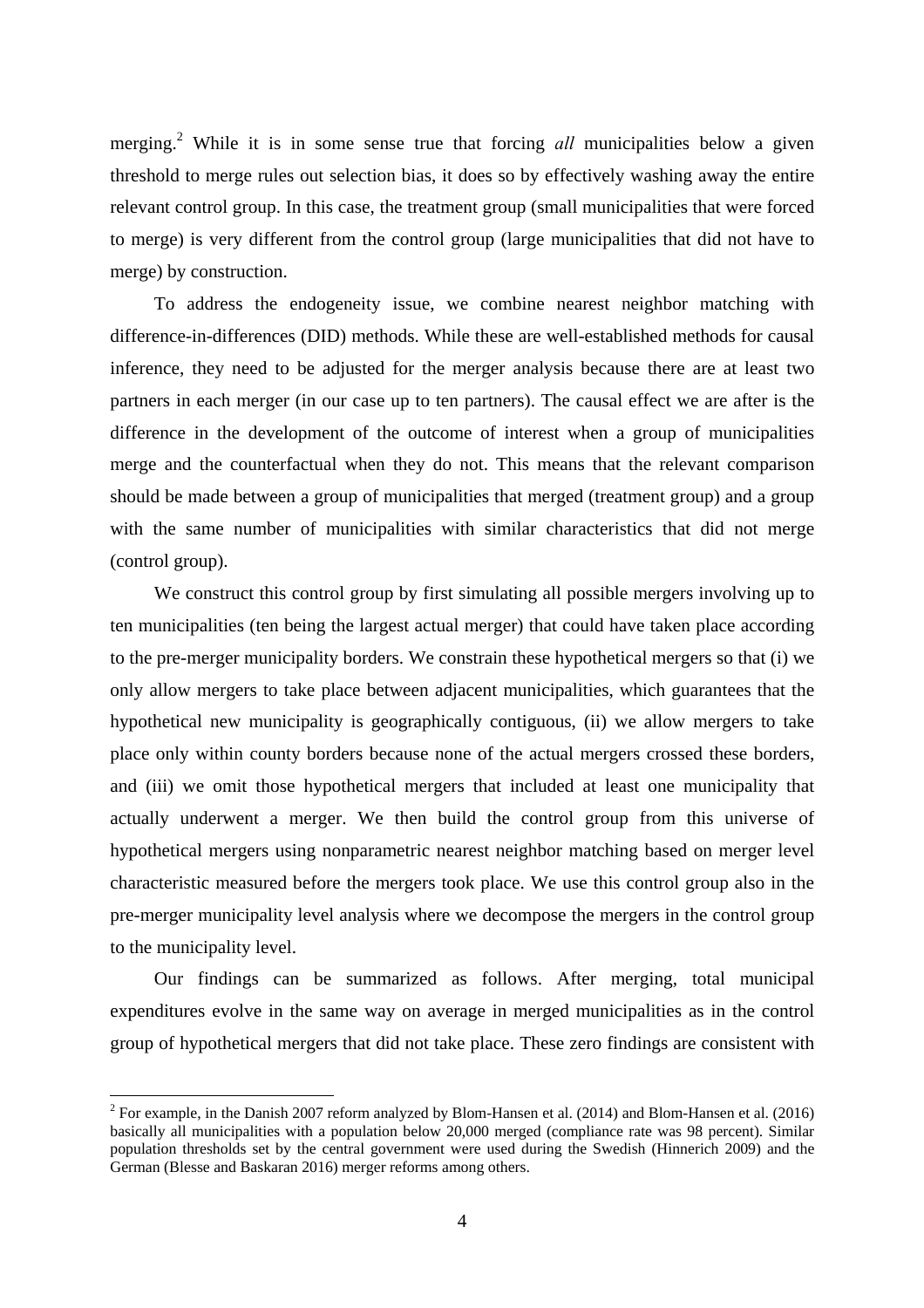prior evidence concerning voluntary mergers (Moisio and Uusitalo 2013; Allers and Geertsema 2016; Baskaran and Blesse 2016). However, these merger level findings hide substantial heterogeneity within the mergers. In particular, while nothing happened to the number of jobs in schooling, the number of local public jobs in administration and in the health and social care sector decrease substantially in the politically marginalized (pre-merger level) municipalities relative to those municipalities that were more strongly represented in the post-merger municipal council. In fact, the jobs in the latter two sectors increased somewhat in these politically stronger municipalities. We also detect divergence in house prices between the politically marginalized municipalities and the municipalities with more representation, which suggests that the quality of the service-tax bundle deteriorated in the smaller merger partners. However, we lack reliable data on the development house prices in some of the smallest merged municipalities due to low number of transactions. This means that these results are less reliable than the results concerning the number of local public sector jobs and should be interpreted cautiously.

We subject the results to a number of validity checks, including placebo tests. Most importantly, we are able to show long common pre-treatment trends for the control and the merger groups and also within the merger group based on political representation for our main outcomes of interest. This offers strong, although indirect, support for the common trends assumption, which is crucial for a causal interpretation of the DID results. We also show that in the small municipalities that did not merge the number of local public jobs do not exhibit similar changes as in the small municipalities that merged and that these groups had common pre-treatment trends in these outcomes. This suggests that the heterogeneous effects within the mergers can be attributed to mergers and to differences in local political representation.

Compared to prior literature, our results paint a much more nuanced picture of what happens to municipal services when municipal boundaries are redrawn and which voter groups are affected the most. The results suggest that local political representation and the details of the local electoral system should have a larger role in the planning and evaluation of major merger reforms. We elaborate on the implications of our findings in more detail in the conclusions.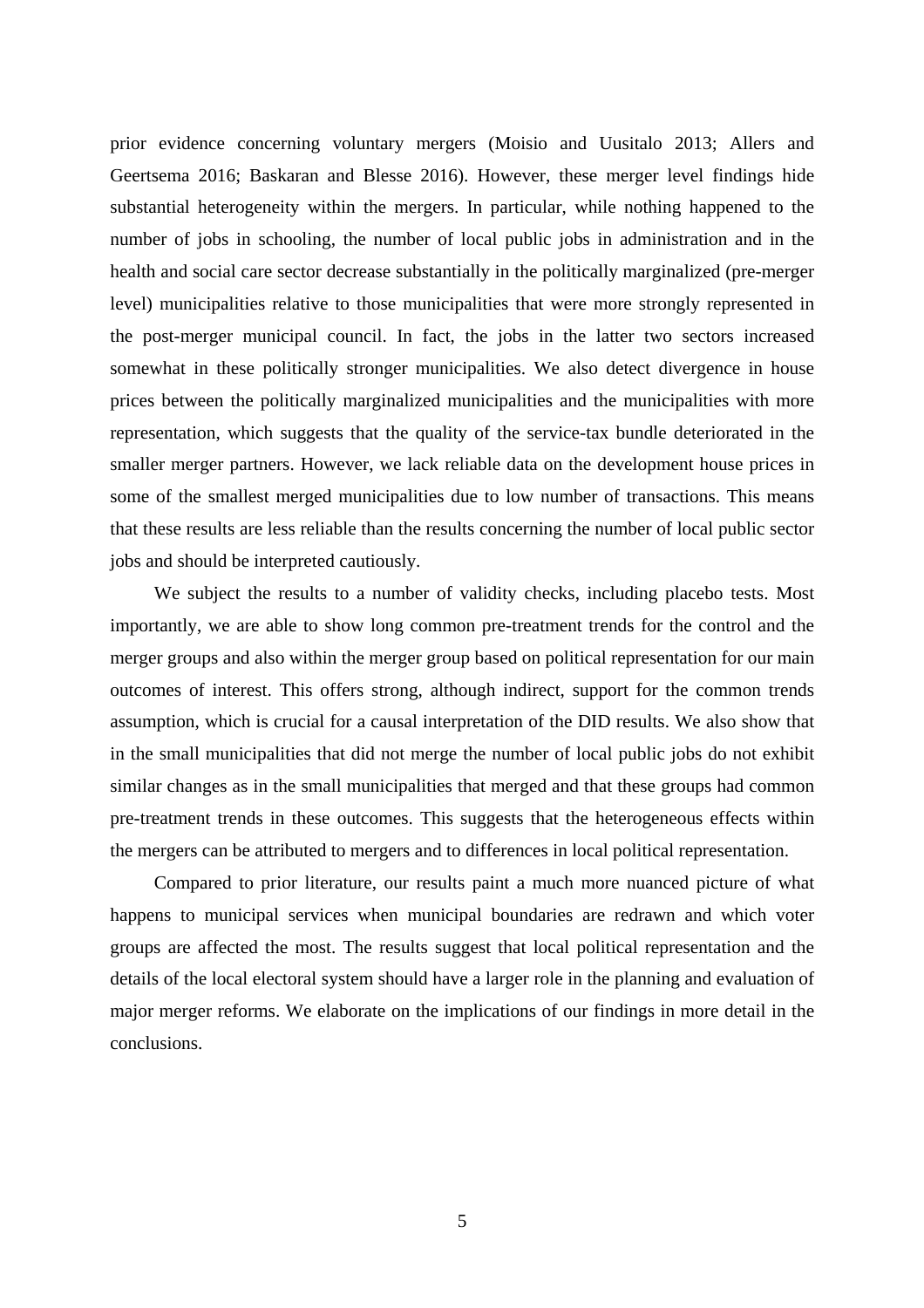#### **2 Institutional background**

#### **2.1 Finnish municipalities**

**Municipal tasks**: Finland has a two-tier system of government consisting of the central government and municipalities as the local level.<sup>3</sup> Municipalities have extensive tasks and fiscal autonomy. In addition to local public goods and services, municipalities are responsible for providing most of social and health care services along with primary and secondary schooling. This makes municipalities of considerable importance to the whole economy. The GDP share of municipality spending is roughly 18 percent and they employ around 20 percent of the total workforce.

**Revenue sources**: The most important revenue sources are local taxes and operating revenues, such as fees. The most important tax instrument is the local income tax. The tax rate is flat and the municipalities can set the level freely. The property tax is of much less importance and municipalities can set the property tax rates only within limits set by the central government. The corporate income tax is a state level tax, but municipalities receive a share of the tax revenue based on profits and employment of firms within their borders. In 2012, the average share of the income tax of total revenue was 46 percent, while the shares of the property and corporate taxes were only 3 percent, respectively.

Regional tax base and cost disparities are offset by a central government grant system. The system is based on estimates of average costs and tax bases so that municipalities have very limited possibilities to influence the amount of grants that they receive. The grant system covers about 20 percent of total municipal revenues, but this share varies considerably from one municipality to another.

**Municipal politics**: Finland has a proportional representation (PR) system with eight parties that dominate national and municipal politics. Municipal councils are the main seat of power in the municipal decision making. The council term lasts for four years starting from January after the elections. Only permanent residents of a municipality can vote or run for a council seat. During our analysis period, the council size was a step function of population and varied between 13 and  $85<sup>4</sup>$ . The merged municipalities were allowed to have a larger council size than the law dictated for the first post-merger election term. Each municipality

 $\overline{a}$ 

 $3$  Technically, there is a middle-tier consisting of counties. However, counties do not have major tasks and do not have elected officials.

<sup>&</sup>lt;sup>4</sup> In 2017, the law concerning council size was slightly changed.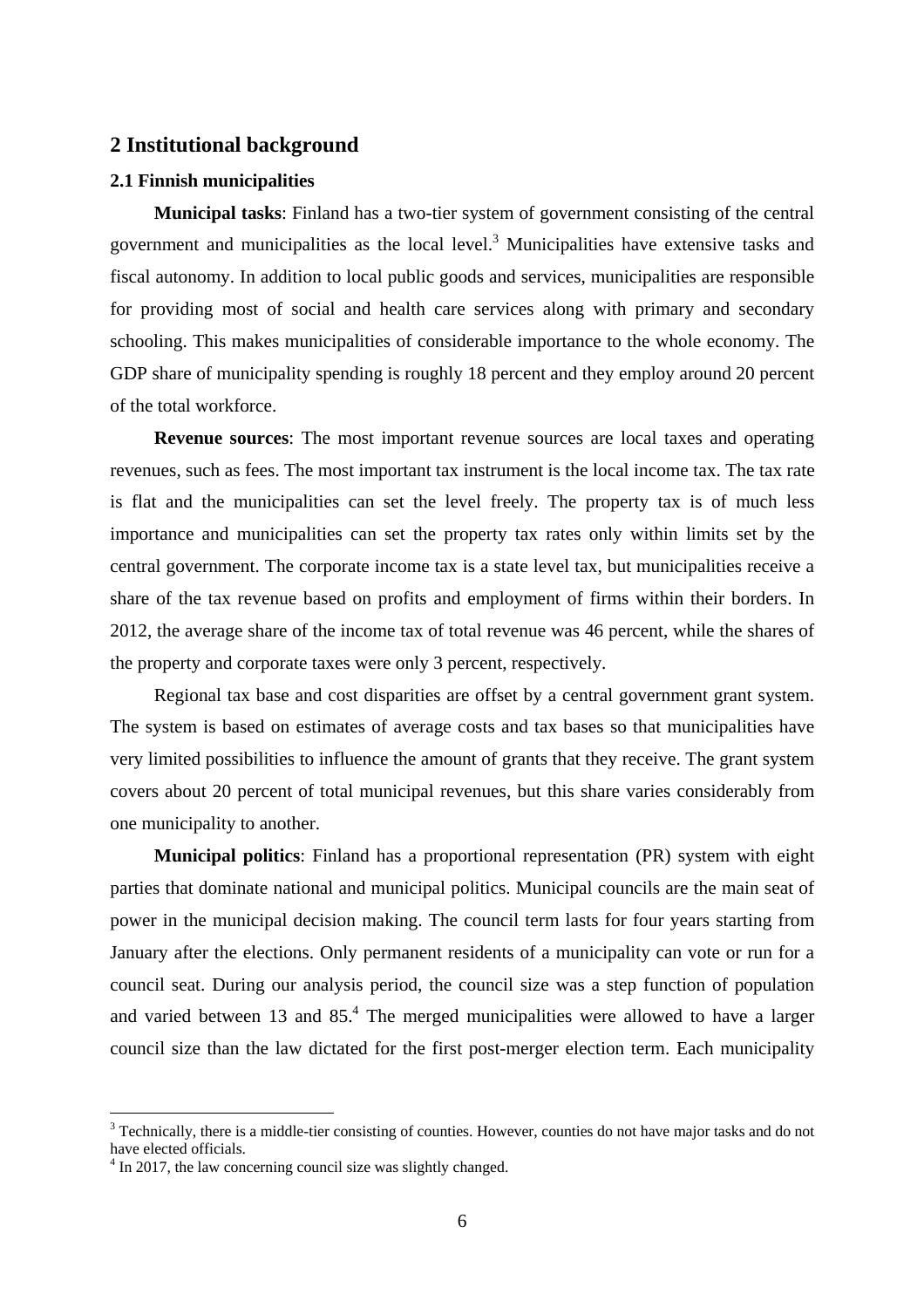has only one electoral district (i.e. constituency) and no geographic quotas are in place, even after a merger.

The municipal elections use an open-list method. Voting for a single individual candidate is mandatory. Party vote is calculated as the sum over its candidates' votes. Council seats are allocated to parties based on the party vote shares in accordance with competitive indices set by the d'Hondt method. Personal votes determine the position of the candidates within the party list. The elections in October 2008 already used the new post-merger municipal division, although the mergers came to effect at the start of 2009.

Parties do not typically form stable ruling coalitions in municipal councils. Instead, majority coalitions are often formed issue by issue. Moreover, party discipline is less strict at the local level than in the national parliament (see e.g. Hyytinen et al. 2014). In this environment, regional political representation can play a role in municipal decision making either directly through coalition formation across party lines or by influencing within party positions (see Baron and Ferejohn 1989 and Laver and Shepsle 1990). In the former case, the councilors from the same pre-merger municipality would vote in the council as a coalition that is independent of the formal parties and the councilors' own party affiliation. In the latter case, the regional political representation within the parties may affect the policy position of the parties. In both situations, having more councilors from their home (pre-merger) municipality should be beneficial to voters.

#### **2.2 The merger reform**

In 2005, the central government initiated a plan that aimed at reforming the municipal revenue structure and more importantly making the production of statutory municipal services more efficient. The reasons behind the reform included aging related expected increases in municipal spending and disparities in municipal revenue bases due to urbanization. A provisional law enacted in 2007 states that municipalities should have strong enough revenue and labor force bases to cope with the production of statutory municipal services. Municipal mergers were the main tool for reaching these goals. The municipalities were allowed to decide voluntarily whether and with whom to merge.

The central government encouraged mergers using four policy instruments. First, central government grants were guaranteed not to decrease for the first five years after merging. Second, municipalities were not allowed to lay off their permanent employees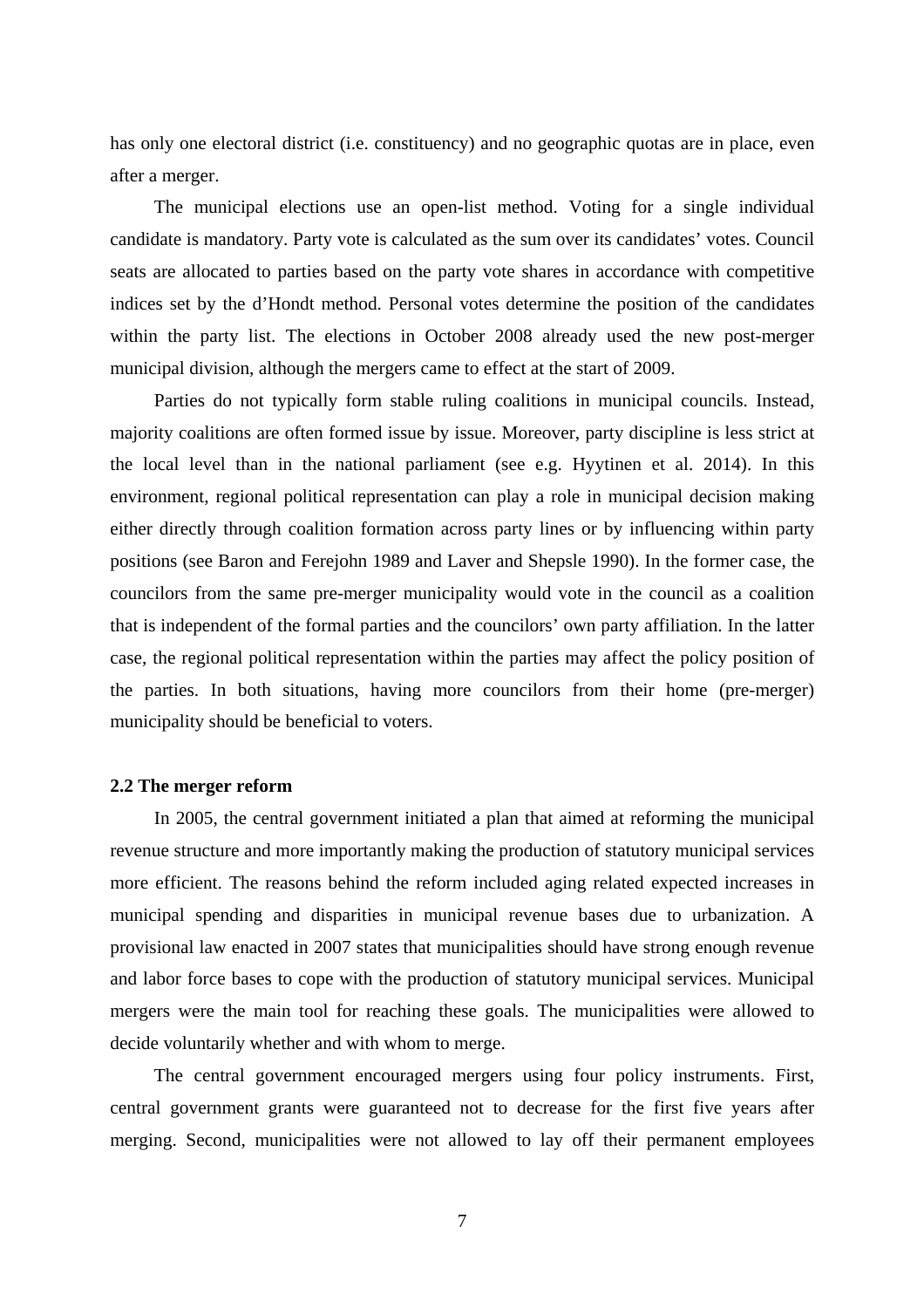during the first five post-merger years. The central government did not, however, enforce additional restrictions on the merging municipalities concerning how they handle their finances before the mergers take place (Saarimaa and Tukiainen 2015). Third, the central government granted merger subsidies to merged municipalities. The subsidy amount depended on the populations of the pre-merger municipalities, the population of the resulting new municipality and the number of participating municipalities in the merger. The mergers in 2008 and 2009 received larger subsidies than the subsequent ones, possibly explaining why most mergers took place in 2009. The subsidies were paid in annual installments over a three year period after the mergers had taken place. On average over the merged municipalities, the merger subsidy was about 330 Euros per capita, but in some mergers the per capita subsidy was as high as 1100 Euros.

The merger process itself is as follows. The process usually starts with unofficial discussions which may lead to an initial feasibility study that is conducted by an external consultant. Based on the consultant's report, municipal boards make a proposal of the merger to the municipal councils. This proposal is then voted on by the councils. If the proposed merger gains a majority in *all* the participating councils, the merger goes through. If not, it is cancelled and all the municipalities continue as they were or a subset of the municipalities in the original plan merges. The process from the consultancy report to the final merger decision can take up to two years.

In 2006, there were 431 municipalities in total. Following the central government plan, 14 mergers took place in 2007, 1 in 2008 and 32 in 2009. This reduced the number of municipalities to 348 (see Fig. 1). The number of municipalities involved in a given merger ranged from 2 to 10 municipalities.

We concentrate on the mergers that took place in 2009, which are highlighted in the map in Fig. 1. We exclude three of the 32 mergers that took place in 2009 from our analysis because they were part of another merger just before or just after 2009. We focus on the 2009 mergers, because for them the 2008 elections take place before any potential merger effects materialize. For the 2007 mergers, an explanatory variable based on the 2008 elections could potentially suffer from a bad control issue (see e.g., Angrist and Pischke 2009). Moreover, focusing only on the 2009 mergers allows for a transparent graphical presentation of our results. Finally, the central government merger incentives scheme is different for 2009 mergers than the previous and subsequent ones.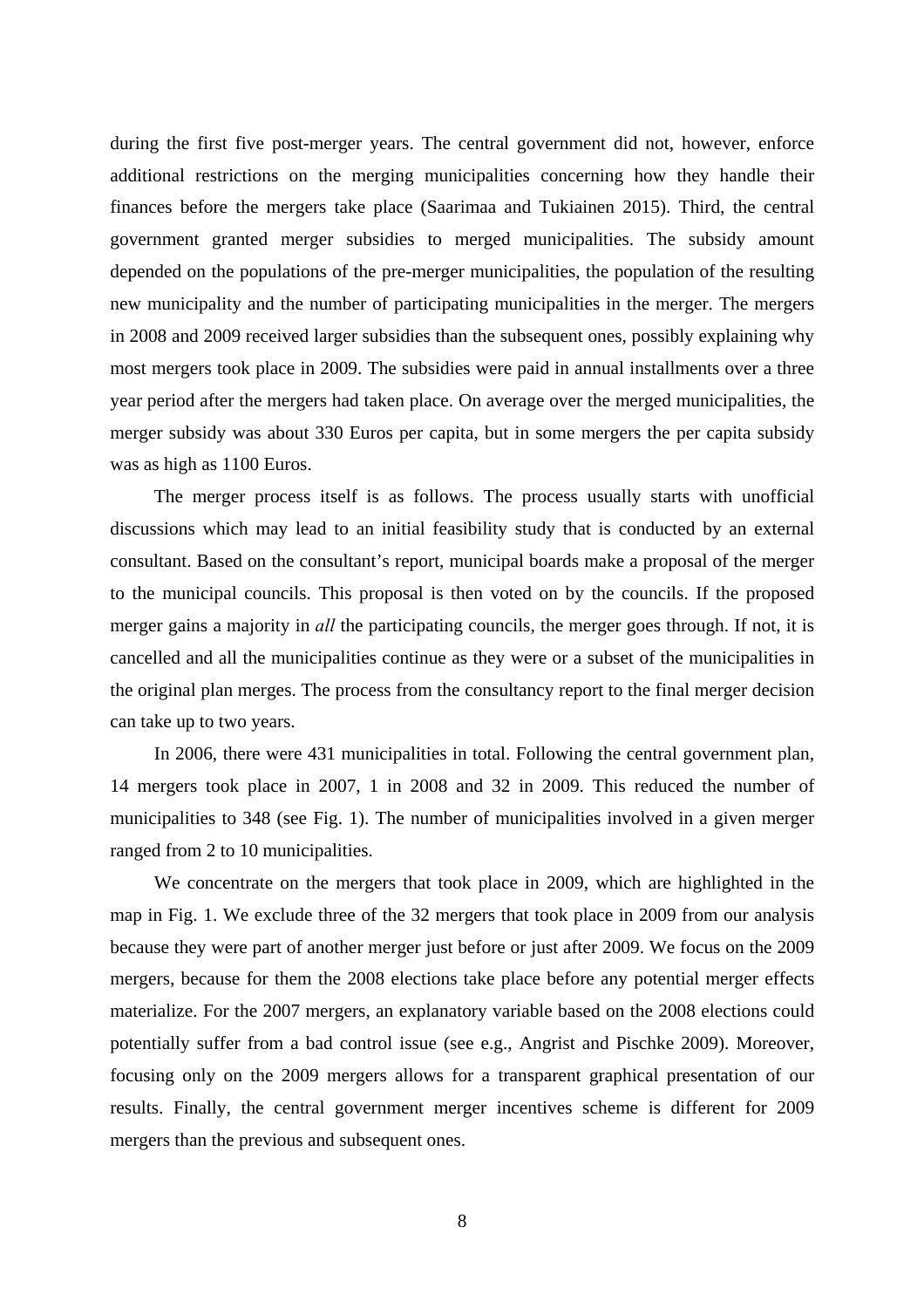

Fig. 1. Number of municipalities in Finland 1980–2017 and the 2009 mergers.

Saarimaa and Tukiainen (2014) describe the determinants of these mergers and find evidence suggesting that fiscal pressure, voter preferences and local democracy considerations influence the merger decisions. Hyytinen et al. (2014) find that also councilors' re-election concerns play a role. The voluntary nature of the mergers and the predictability of the merger decisions raise the issue of non-random selection that may bias the evaluation of the merger effects. Next, we describe our identification strategy.

#### **3 Research Design**

#### **3.1 Creating the control group**

Ideally, we would compare the outcomes of interest in the merged municipalities to the outcomes in these same municipalities had they not merged. Of course, we never observe both outcomes for the same municipalities and we need to impute a credible counterfactual that serves as the baseline when estimating the causal effect. The Finnish mergers were voluntary decided by municipality councils, and thus, the municipalities that merged may be different from the municipalities that did not merge in ways that are unobservable to us. This of course provides challenges for causal inference due to possible selection bias.

To address this endogeneity issue, we combine a nearest neighbor matching algorithm with DID methods. While these are well-established methods for causal inference, they need to be adjusted for merger analysis. Mergers include multiple partners (in our case ranging from two to ten), which means that the relevant unit of observation is a merger, i.e. a group of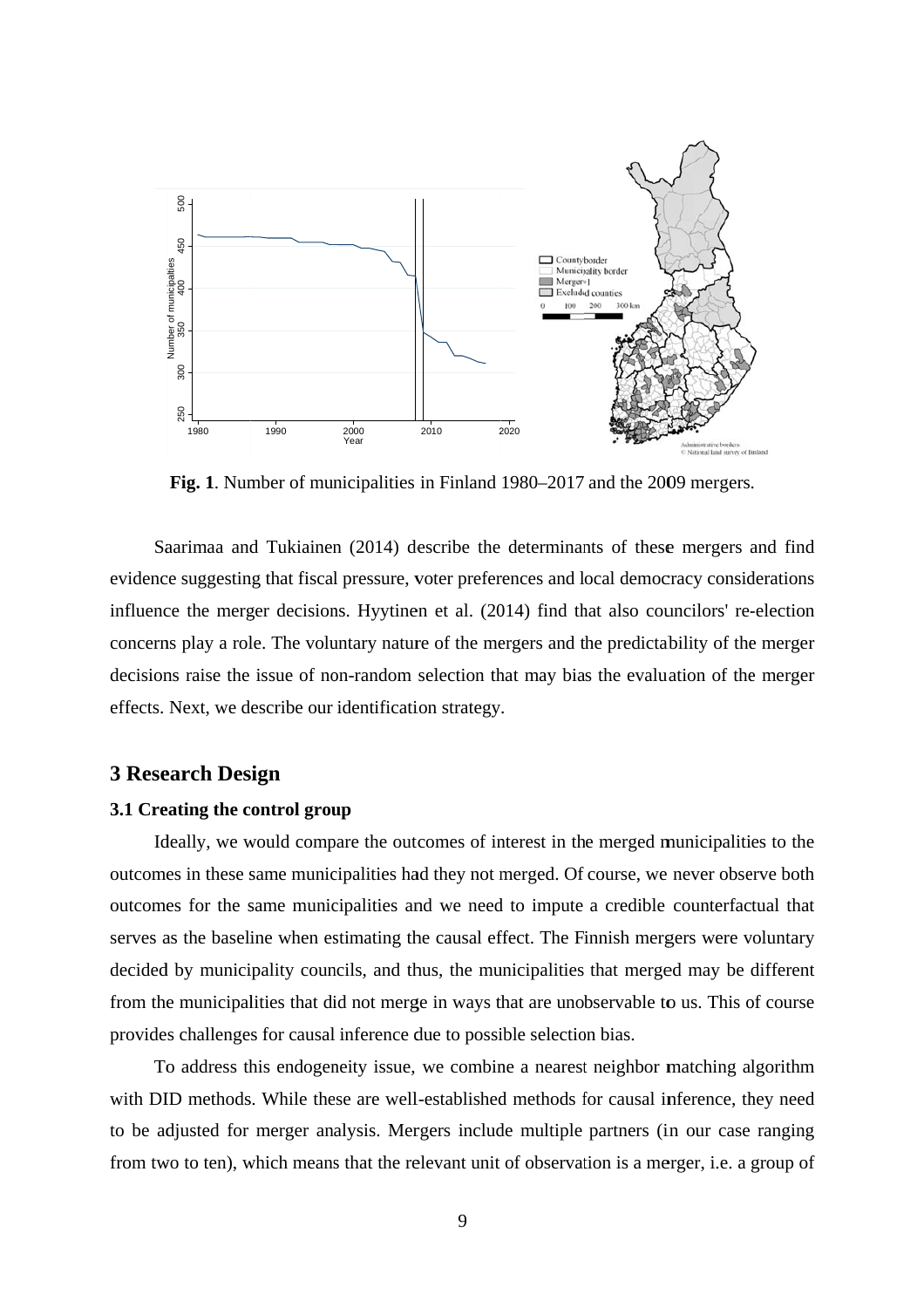municipalities that either merged (treatment group) or a group that did not merge (control group). The key issue for our analysis is constructing a valid control group.

We construct this control group by first simulating all possible mergers involving up to ten municipalities that could have taken place according to the pre-merger municipality borders.<sup>5</sup> We constrain these hypothetical mergers in the following ways: First, we only allow mergers to take place between adjacent municipalities, i.e. the hypothetical new municipality has to be geographically contiguous. Second, we allow mergers to take place only within county borders because none of the actual mergers crossed these borders (see Fig. 1). <sup>6</sup> Finally, to make sure there is no contamination of the control group, we omit from this set of hypothetical mergers all those mergers that included at least one municipality that actually underwent a merger in the period 2005–2015.

After these sample restrictions, we are left with a total of 7,965 hypothetical mergers (see Table A1).<sup>7</sup> We then use a nearest neighbor matching algorithm based on merger level characteristic from the pre-merger period to find suitable controls for the actual mergers.<sup>8</sup> We use exact matching with respect to number of municipalities in the merger. For example, for a merger including, say, four municipalities we pick five control mergers among those hypothetical mergers that also include four municipalities.<sup>9</sup> Within these merger size groups, the matching is based on the following covariates: total population of the merger, median distance of the citizens to the business center of the largest municipality in the merger, indicator for whether all the partners belong to the same health care cooperation unit, and within-merger heterogeneity in per capita taxable income, expenditures and deficit. These variables should reflect the potential for economies of scale, and the differences between

<sup>&</sup>lt;sup>5</sup> We use the FANMOD software by Wernicke (2006) to construct the potential mergers with 2–6 partners. For the larger mergers we resort to using the ISMAGS software produced by Houbraken et al. (2014).

<sup>&</sup>lt;sup>6</sup> We also omit the counties of Kainuu and Lapland, which are highlighted in the map in Fig. 1. Kainuu was experimenting with a new county level administration of health and social care services during the merger wave. Lapland, on the other hand, is an outlier with geographically large and sparsely populated municipalities. There were no mergers in these counties in 2009.

 $<sup>7</sup>$  All of these mergers would not be possible simultaneously in reality because an individual municipality may be</sup> involved in more than one of them.

<sup>&</sup>lt;sup>8</sup> We use the teffects nnmatch command in STATA where the matches are sampled with replacement. We use the command only to construct the control group and do not use it in the estimation as we rely on DID estimation, want to allow for heterogeneity in the treatment effect and also analyze the effects at the pre-merger municipality level. The other commonly used matching method is propensity score matching, but it cannot facilitate exact matches in a subset of covariates and has also received some critique recently in King and Nielsen (2016).

<sup>&</sup>lt;sup>9</sup> The choice of the number of control units is arbitrary and driven by the somewhat limited number of treated units. The optimal number of controls involves a standard bias-variance trade-off: Fewer controls means that they are more similar to the actual mergers, but this may lead to imprecise estimates. We can test the similarity of the control and treatment groups both in terms of pre-treatment levels and pre-treatment trends.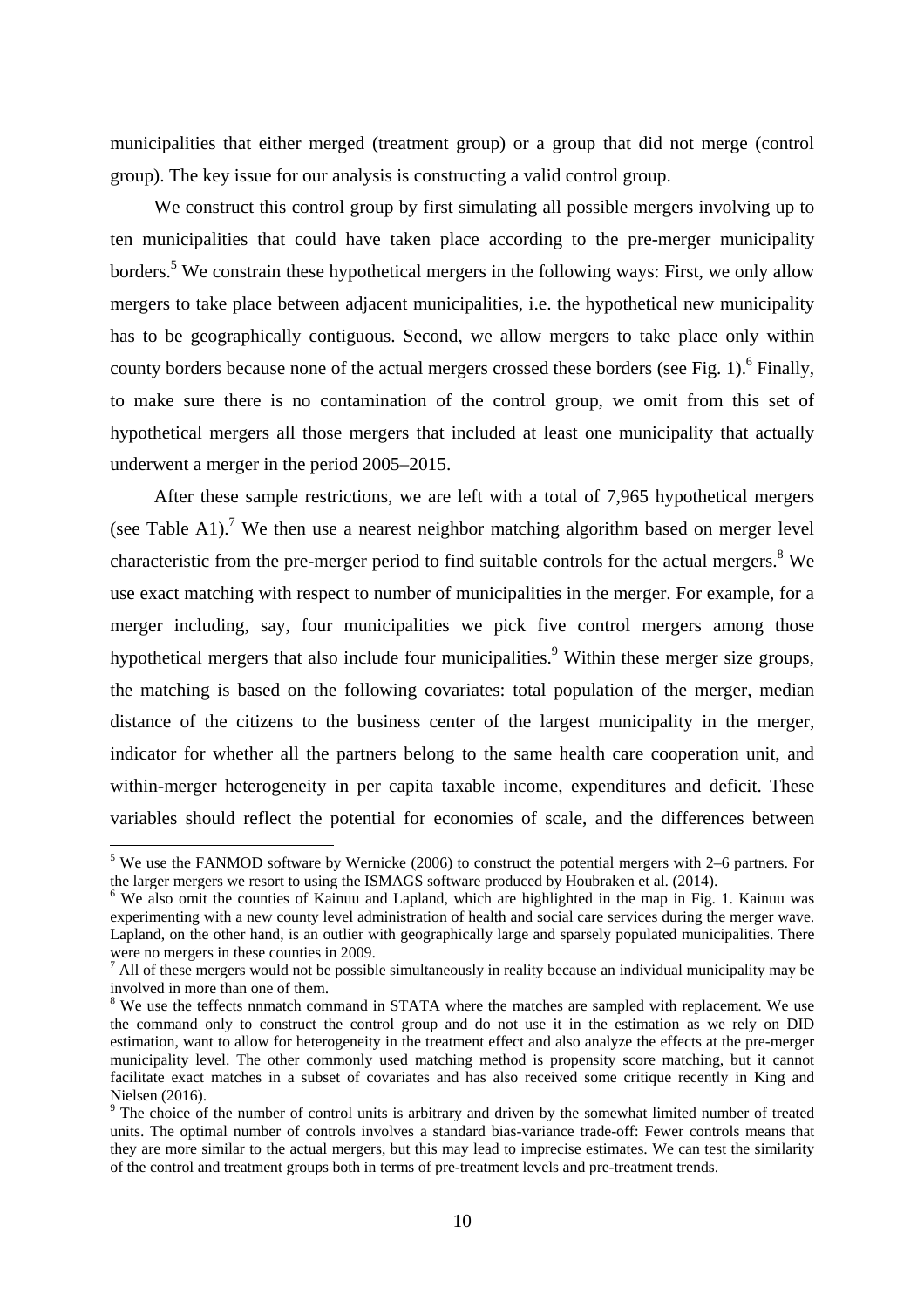citizen's preferences and the financial situation of the municipalities in a merger. Moreover, Saarimaa and Tukiainen (2014) found that most of these variables had predictive power in explaining these merger decisions.

We use this control group, instead of all non-merged municipalities, also in the premerger municipality level analysis, in which we simply decompose the hypothetical mergers back to the municipality level. This has the advantage of allowing us to conduct placebo tests using this group. Furthermore, matching on pre-determined variables is the only way to control for systematic differences in observables, because we cannot measure these variables at the pre-merger municipality level after merging. Matching on pre-determined variables also minimizes the risk of including bad controls (or alternative outcomes) into the right-hand-side of the regressions (e.g. Angrist and Pischke 2009).

#### **3.2 Data**

**Merger level**: Table 1 presents descriptive pre-merger statistics on the mergers and the control group based on nearest neighbor matching. The potential mergers in the control group are slightly larger in terms of total population than the actual mergers. Otherwise the matching algorithm produces a very comparable control group in terms of pre-merger characteristics. The magnitude of the mean differences is small and none of them are statistically significant.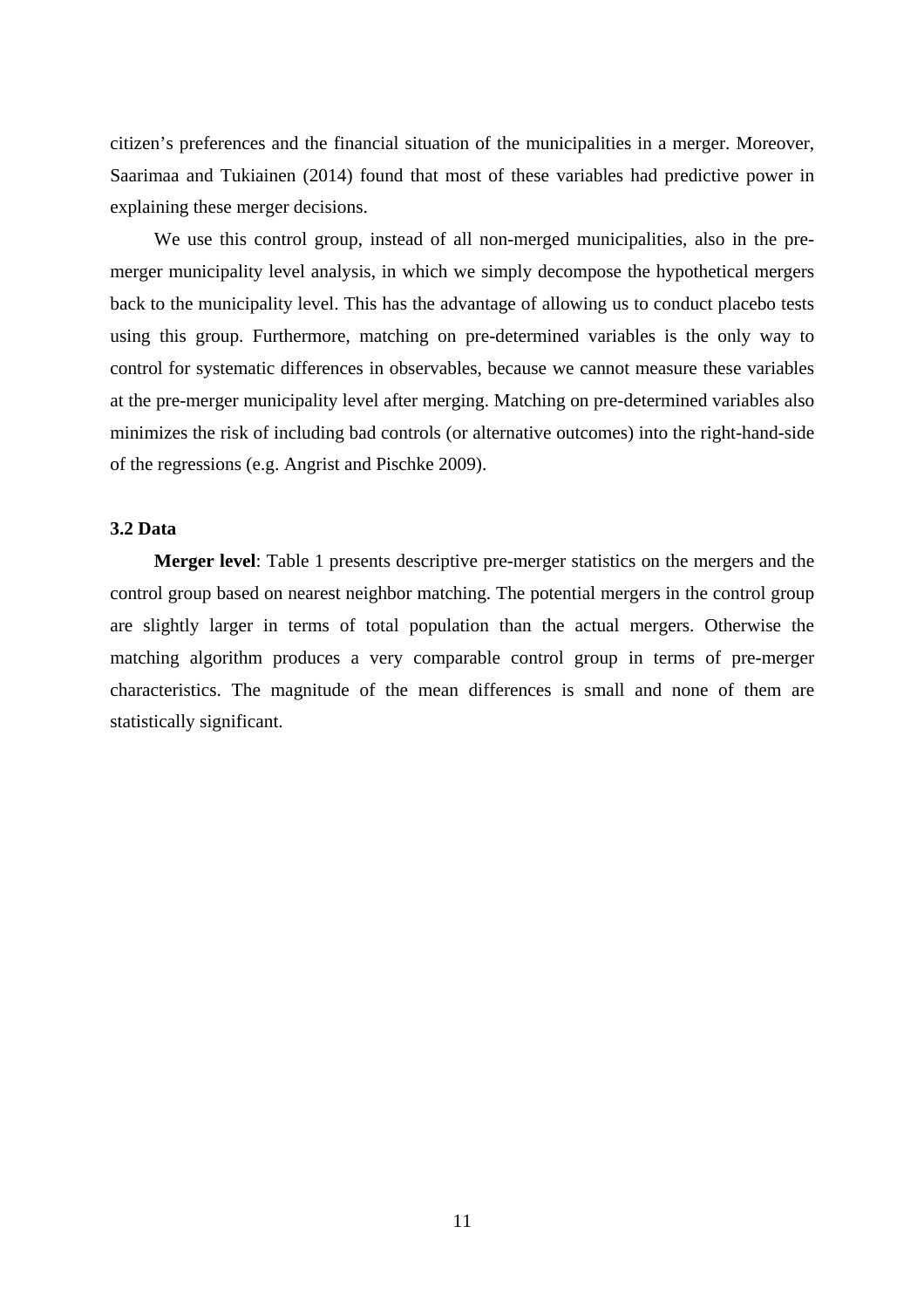|                                                    | $Merger = 0$ |               | $Merger = 1$ |        |                 |
|----------------------------------------------------|--------------|---------------|--------------|--------|-----------------|
|                                                    | Mean         | <b>SD</b>     | Mean         | SD     | <i>p</i> -value |
| Number of observations                             |              | 145           | 29           |        |                 |
| Number of municipalities                           | 3.17         | 1.75          | 3.17         | 1.77   |                 |
| Merger population                                  | 43,996       | 35,885        | 36,043       | 35,378 | 0.276           |
| Median distance (km)                               | 18.9         | 9.2           | 17.4         | 9.9    | 0.431           |
| Expenditures ( $\epsilon$ per capita)              | 5,175        | 491           | 5,334        | 545    | 0.121           |
| Operating margin ( $\epsilon$ per capita)          | $-4,206$     | 289           | $-4,261$     | 391    | 0.381           |
| Tax rate $(\%)$                                    | 19.2         | $0.6^{\circ}$ | 19.2         | 0.8    | 0.865           |
| Taxable income ( $\epsilon$ per capita)            | 12,681       | 1,877         | 13,151       | 1,756  | 0.215           |
| Central government grants ( $\epsilon$ per capita) | 1,620        | 533           | 1,471        | 586    | 0.178           |
| Cooperation $(0/1)$                                | 0.41         | 0.49          | 0.45         | 0.51   | 0.733           |
| Merger subsidy ( $\epsilon$ per capita)            | 279.4        | 167.3         | 329.1        | 223.6  | 0.170           |
| Log house prices ( $\epsilon/m^2$ )                | 7.11         | 0.24          | 7.16         | 0.24   | 0.292           |

**Table 1.** Descriptive statistics for merger level data in 2008.

Note: The data come from Statistics Finland. The last column reports the *p*-value from a *t*-test on the equality of means. For house prices, the number of observations is 132 and 27, respectively.

**Pre-merger municipality level**: In addition to merger level effects, we are interested in within merger heterogeneity and whether the effects depend on the political representation in the post-merger councils. This analysis is made possible by high quality GIS data that allows us to aggregate spatial micro data to match the pre-merger municipality borders. These data come from three sources.

First, we have obtained the exact address of all the municipal councilors (and candidates in municipal elections) from the Population Register Center. These data allow us to calculate the seat shares at the pre-merger municipality level in the post-merger municipal councils, which we use as a treatment variable.

Second, we use the Community Structure Database (YKR) produced by the Finnish Environment Institute (SYKE) and Statistics Finland. This geocoded database covers the whole of Finland in 250 m x 250 m grids, which include information on the number of jobs in different sectors located in the grids. The data are available for the years 2000, 2003, 2005, 2007, 2009, 2010, 2012 and 2014. They allow us to analyze the development of these jobs through time regardless of the redrawing of municipal borders. Unfortunately, we cannot categorize the jobs into municipal and other jobs, and we need to rely on the categorization available in the data. We use the following four job categories: public administration and defense, health and social care, schooling, and employees from all other sectors. The first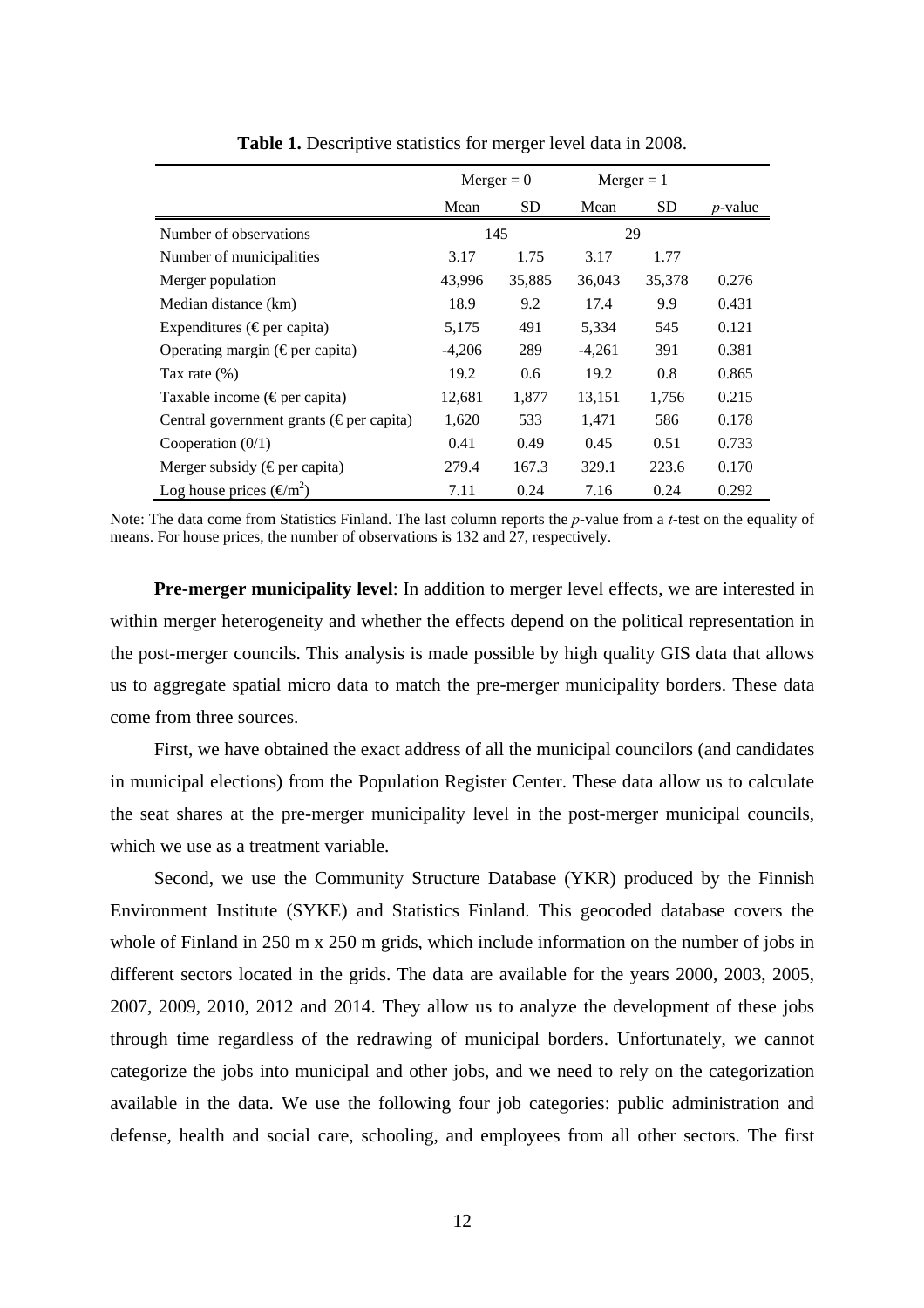three categories are our main job outcomes while the latter can be used in placebo tests because mergers should not have a sizable direct effect on these jobs, although an indirect effect is possible. Schooling and health and social care are the most important expenditure and employment categories as they make up some 70 percent of all municipal expenditures.

The problem with these categories is that some of these jobs may, in fact, be in the private sector (especially in health care) or in central government (obviously defense, but also some schooling because of universities). These jobs should not, however, confound our analysis as long as there are no changes in these jobs that coincide with the timing of the mergers. In practice this means that jobs in the military, private sector health care firms and in universities need to develop smoothly through the merger reform. If this is the case, the DID strategy produces a causal effect on municipal jobs, i.e. any changes in the number of these jobs can quite safely be interpreted as changes in municipal jobs.<sup>10</sup>

Finally, we use house transaction data at the zip-code level obtained from Statistics Finland. As zip-codes remain unchanged throughout the merger process, we can follow average house prices per square meter at the pre-merger municipality level. House prices are often used as an indirect measure of the quality of the service-tax bundle.

Table 2 presents descriptive statistics for these variables using the matched data at the pre-merger municipality level. The municipalities are divided into four groups for illustrative purposes. First is the control of group municipalities that did not merge. Second, since our interest lies on the effects of political representation, we have divided the merged municipalities into three equal-sized groups based on the council seat share they obtained in the first post-merger elections in  $2008$ .<sup>11</sup> As Saarimaa and Tukiainen (2016) describe in detail, in the Finnish open-list system, candidates from smaller merger partners have to compete with candidates from the larger partners within the party lists. This means that very small merged

 $\overline{a}$ 

<sup>&</sup>lt;sup>10</sup> In order to be on the safe side, we have also interviewed management from the two leading private sector heath care providers in Finland: Terveystalo (Päivi Metsäniemi, Chief physician) and Attendo Finland (Lauri Korkeaoja, Director of Communications and PR). They communicated to us that the location decisions by their firms have been independent of the municipal mergers and mostly independent of public sector providers' decisions more generally. Some of their activities may follow municipal activities because the municipal sector buys radiology and diagnostic services from the private sector, but here the location decision only takes place conditional on the public sector response. Furthermore, private sector operators sometimes find the space abandoned by the public sector convenient, thus possibly leading to a small amount of under-estimation of the effects on our part.

 $11$  The second post-merger elections were held in 2012. The correlation between pre-merger municipal level seat shares between the first and second post-merger elections is very high at 0.98, so we use the first post-merger election results throughout our analysis. Moreover, the 2012 elections could be influenced by the mergers, and thus, the 2012 election results perhaps better serve as an alternative outcome rather than a treatment.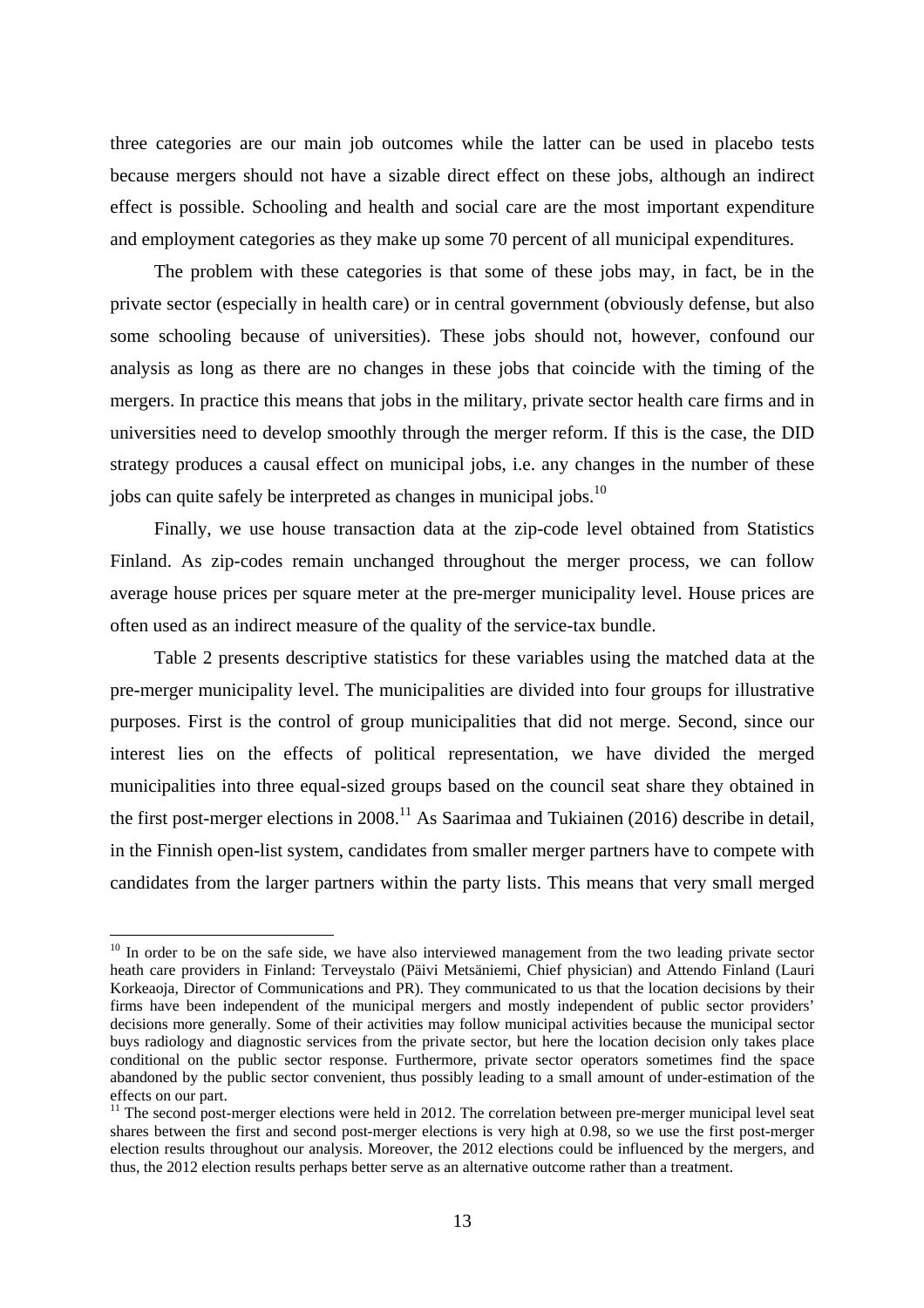municipalities have difficulties in getting any local representatives into post-merger councils. These groups are used in the graphical analyses; whereas the continuous seat share variable is used in the subsequent DID regressions.

The Weak group in Table 2 includes the municipalities with only a weak representation in the new council with an average seat share of only 6.4 percent. In the Medium group the average seat share is 20.8, while in the Strong group this share is 62.9 percent on average. In fact, 75 percent of the municipalities in the Strong group had a majority of the council seats. We cannot divide the control group into these subgroups, because they obviously have not had joint post-merger elections. However, we conduct placebo analysis using this group, where we use municipal population shares as proxies for seat shares.

|                                   |        | No merger |       | Weak      | Medium |           |        | Strong    |
|-----------------------------------|--------|-----------|-------|-----------|--------|-----------|--------|-----------|
|                                   | Mean   | <b>SD</b> | Mean  | <b>SD</b> | Mean   | <b>SD</b> | Mean   | <b>SD</b> |
| Number of observations            | 460    |           | 31    |           | 31     |           |        | 30        |
| Seat share in post-merger council | 1.000  | 0.000     | 0.064 | 0.031     | 0.224  | 0.079     | 0.669  | 0.163     |
| Population                        | 10.750 | 15.372    | 2.424 | 1,946     | 7,467  | 8.417     | 24.419 | 28.561    |
| Population share in merger        | 0.257  | 0.211     | 0.054 | 0.032     | 0.209  | 0.077     | 0.695  | 0.187     |
| Jobs per capita:                  |        |           |       |           |        |           |        |           |
| Administration and defense        | 0.013  | 0.016     | 0.008 | 0.005     | 0.016  | 0.016     | 0.018  | 0.011     |
| Schooling                         | 0.023  | 0.010     | 0.014 | 0.008     | 0.021  | 0.013     | 0.029  | 0.012     |
| Health and social care            | 0.050  | 0.018     | 0.043 | 0.022     | 0.047  | 0.020     | 0.067  | 0.022     |
| Other                             | 0.232  | 0.074     | 0.168 | 0.043     | 0.219  | 0.076     | 0.274  | 0.076     |

**Table 2.** Descriptive statistics for pre-merger municipality level data in 2007.

Notes: The Weak, Medium and Strong representation groups are constructed based on the pre-merger municipality level seat shares in the first post-merger municipal elections.

#### **3.3 Difference-in-differences estimation**

In addition to using a matching algorithm in constructing the control group, our identification strategy is based on the difference-in-differences method, where a control group of hypothetical mergers (or non-merging municipalities) is compared to actual mergers (or merged municipalities) before and after a treatment has taken place. In presenting our results, we will rely heavily on graphical evidence, but we will also report regression results to assess the statistical significance of the results.

When using the merger level data, we estimate the following type of DID models: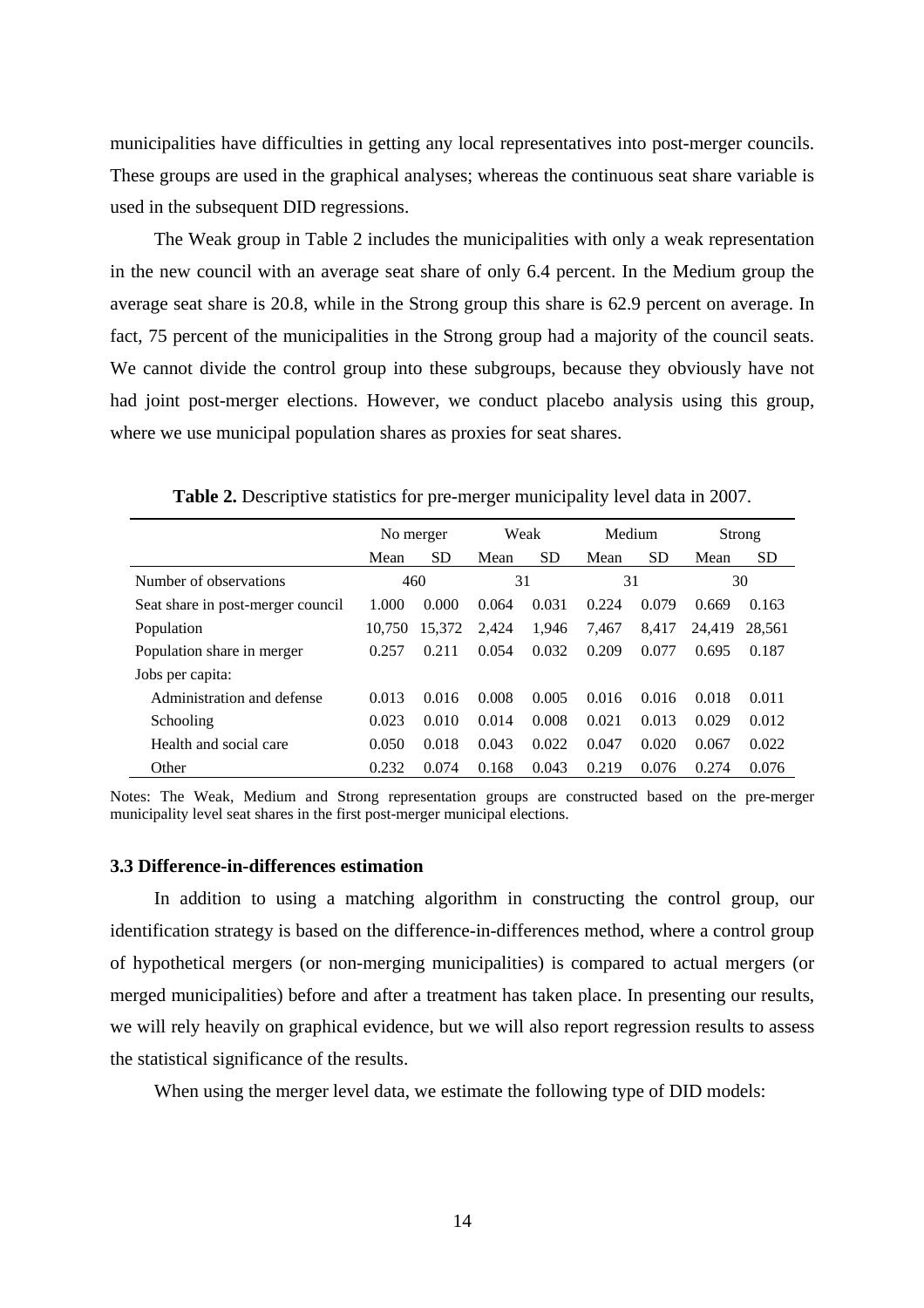$$
y_{it} = \alpha + \theta_t + \beta \cdot merger_i + \sum_{j=2009}^{2014} \delta_j merger_i \cdot year_j + u_{it},
$$
 (1)

where *y* is one of our outcomes of interest in merger *i* at time *t*.  $\theta$ *t* are year dummies. We are interested in the coefficients of the post-merger interaction terms *merger*·*year*.

The model using pre-merger municipal level data and the seat shares takes the form:

$$
y_{it} = \alpha + \theta_t + \beta \cdot merger_i + \gamma \cdot seatshare_i + \sum_{j=2009}^{2014} \delta_j merger_i \cdot year_j
$$
  
+ 
$$
\sum_{j=2009}^{2014} \mu_j merger_i \cdot seatshare_i \cdot year_j + u_{it},
$$
 (2)

where the coefficients  $\mu$  now captures any heterogeneous effects with respect to political representation. Note that the council seat share measure is defined only for the municipalities that actually merged and is set to zero to non-merged municipalities. Thus, we do not include the term *seatshare* i<sub>i</sub>  $\cdot$  *merger* ii or the terms  $\sum_{j=2009}^{2014}$  *seatshare* i<sub>i</sub>  $\cdot$  *year* j.

The key concern is that selection issues may relate both to the decision to merge and to the extent of political representation within mergers. However, selection based on pretreatment differences in municipality characteristics does not bias the DID estimates as long as the common trends assumption holds. This assumption means that the outcomes would follow the same time trend in the control and treatment groups in the absence of treatment. We can indirectly test this assumption by analyzing pre-treatment trends using several comparisons: between mergers and non-mergers at the merger level, within mergers with respect to political representation at the pre-merger municipality level and between merged and non-merged of similar size at the pre-merger municipality level.

In the municipality-level analysis, we use two-way clustered (municipality and merger) standard errors to account for within merger and municipality level dependencies across time and within the control group (see Bertrand et al. 2004 and Cameron et al. 2011). The within control group dependency arises naturally in our setting, because of the nearest neighbor matching was done with replacement. In the merger-level analysis, clustering is at the merger level.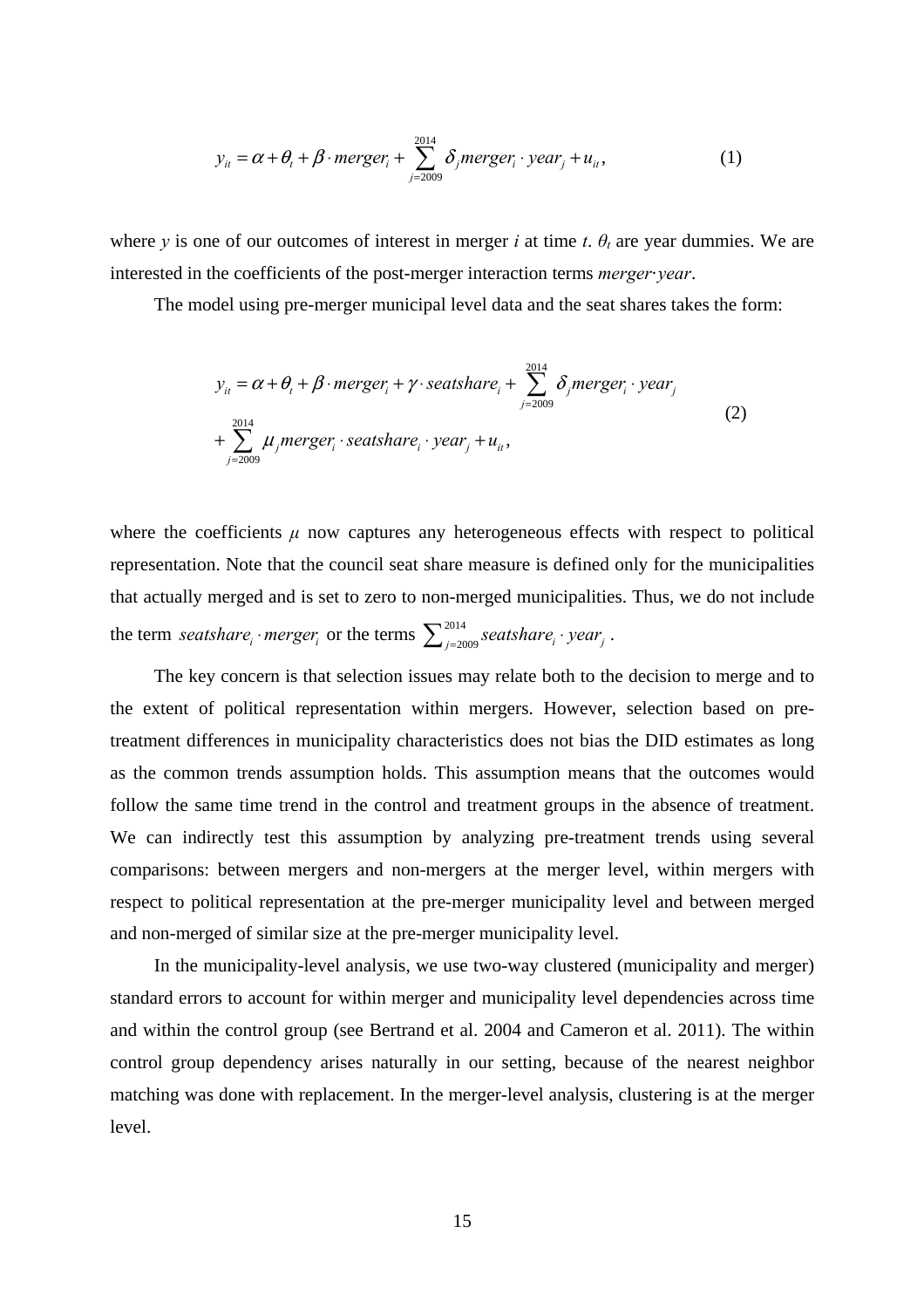#### **4 Empirical results**

#### **4.1 Merger level**

 $\overline{a}$ 

To facilitate comparison with the existing literature and to understand the overall average effects of the merger reform, we first report the results of the merger level analysis. We begin by presenting graphical evidence. This also allows us to assess (indirectly) the common trends assumption, which is crucial for a causal interpretation of the results.

Fig. 2 presents the development of the means of per capita expenditures, operating margins<sup>12</sup>, tax rates and log house prices per square meter from 2000 to 2014. The comparison is between the actual mergers and the control group of hypothetical mergers based on nearest neighbor matching. The blue vertical lines highlight the post-merger period and the red vertical lines highlight when the 5-year layoff protection for municipal employees ended after the mergers, as we also want to understand whether removing this constraint affected the municipalities' opportunities to cut expenditures.

Based on visual inspection, the two groups clearly follow a common pre-treatment trend in all outcomes. Formal tests presented in Table A2 in the supporting information, support this claim, especially after 2003. Moreover, the levels are almost identical due to our matching procedure. Did the mergers have an effect on per capita expenditures? According to Fig. 2 the answer seems to be no. There is no immediate change in expenditures after merging or the subsequent six years. If anything, expenditures increase slightly faster in the merger group.<sup>13</sup> There does not seem to be any effect on operating margin either. The regression results in Table 3 confirm that the differences are not statistically significant.

<sup>&</sup>lt;sup>12</sup> We use operating margin as our alternative measure of municipal expenditures because some municipalities produce and sell services to other municipalities, which adds noise to the expenditure measure. These services show up on the municipality's expenditure side, but they also receive operating revenue from the sale of these services that needs to be netted-out. Operating margin measures the difference between operating revenues (such as fees) and operating costs. So in effect, it measures the expenditures that the municipality finances through taxes and central government grants.

<sup>&</sup>lt;sup>13</sup> The small increase in expenditures in 2008, also detected in Table A2 in the supporting information, may be due to common pool exploitation reported in Saarimaa and Tukiainen (2015) who studied the anticipatory effects of the same merger reform.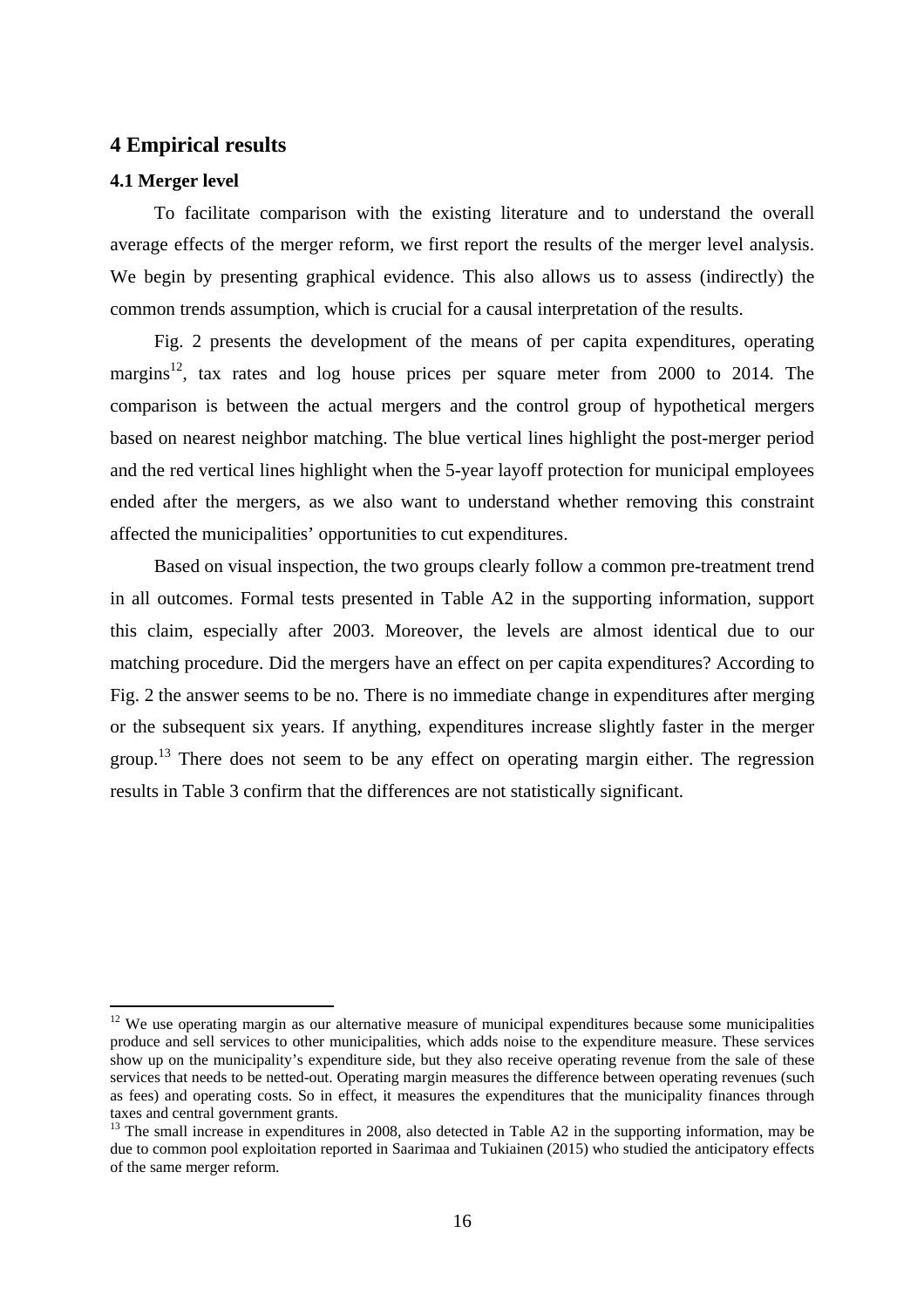

**Fig. 2**. Graphical DID results with merger level data.

Note: The non-merged control group is constructed using nearest neighbor matching algorithm

Interestingly, there is a small but temporary drop in tax rates in the merger group. One interpretation is that this is due to tax rate harmonization within a merger. However, we do not wish to draw too strong conclusions regarding the tax rates as the effects are not statistically significant according to Table 3.

Based on the fiscal outcomes, it seems that the main goal of the policy-maker was not achieved.<sup>14</sup> However, the fact that we do not find effects on expenditures does not necessarily mean that mergers had no effect on citizens' welfare. It could be, for example, that merged municipalities are able to produce higher quality services with the same expenditures than the municipalities that did not merge. Unfortunately, we do not have good data on service quality, and instead, we need to use indirect measures of the quality of the service-tax bundle. An often used measure for this purpose is house prices (Reingewertz 2012; Allers and Geertsema 2016). The idea is based on a revealed preference argument so that changes in quality of the service-tax bundle should be reflected in the demand for housing in the municipality and in

 $\overline{a}$ 

<sup>&</sup>lt;sup>14</sup> We also analyzed between merger heterogeneity with respect to the number of municipalities in a merger, premerger cooperation among the merging municipalities and geographic compactness of the merger. Again, we found no effects with respect to these merger subgroups. These results are available from the authors by request.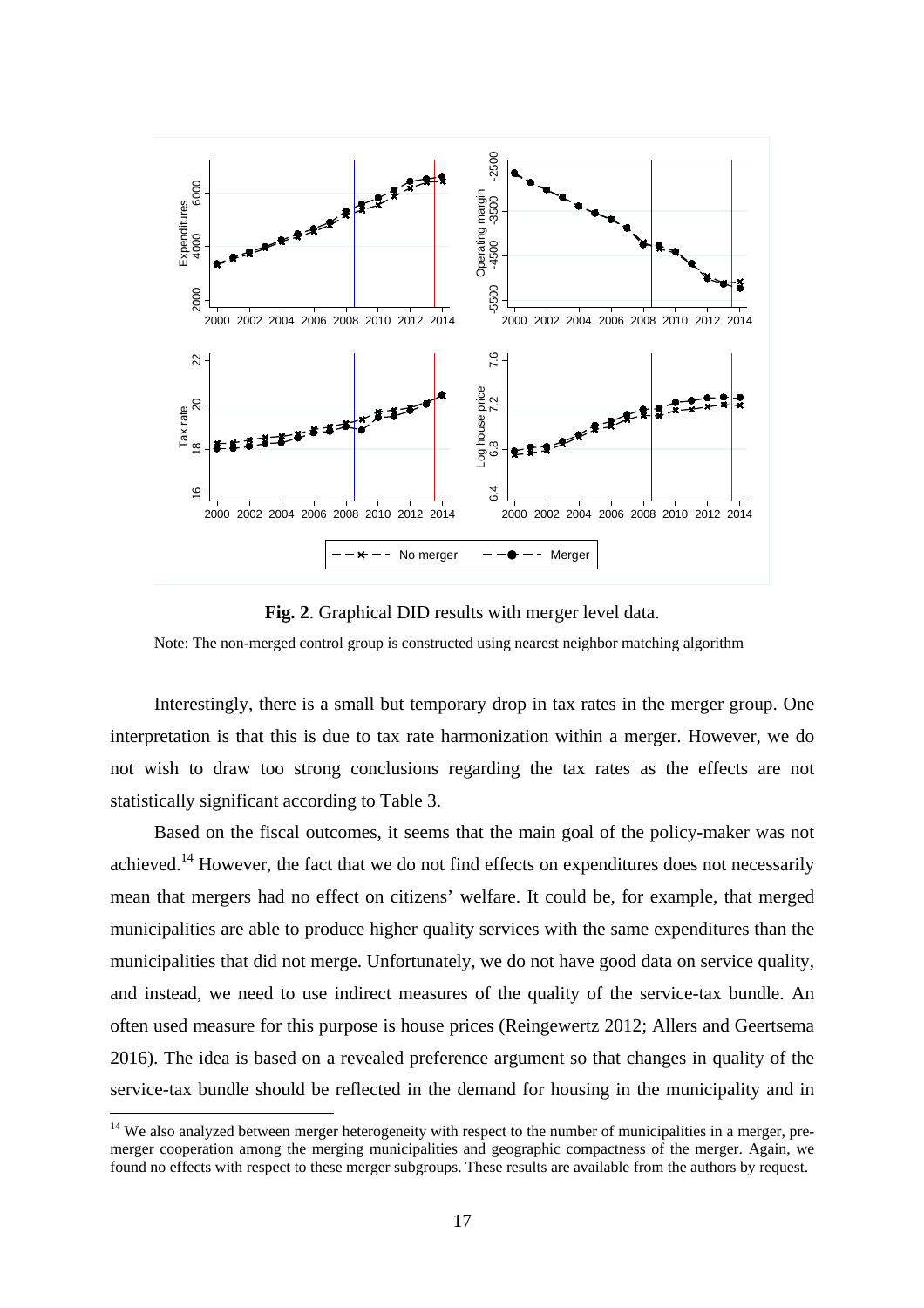house prices in the short run. Based on Fig. 2, house prices diverge slightly between the two groups, but the results in Table 3 indicate that the difference is not statistically significant. Moreover, some divergence seems to begin already prior to merging.

|             | Expenditures | Operating<br>margin | Tax rate | House price |
|-------------|--------------|---------------------|----------|-------------|
|             | $[1]$        | $[2]$               | $[3]$    | [4]         |
| Constant    | 3313.1**     | $-2664.1**$         | 18.31**  | 6.749**     |
|             | [31.3]       | [18.7]              | [0.053]  | [0.017]     |
| Merger      | 86.2         | $-6.9$              | $-0.086$ | 0.038       |
|             | [86.8]       | $[62.4]$            | [0.116]  | [0.043]     |
| Merger*2009 | 132.7        | 87.9**              | $-0.267$ | 0.028       |
|             | [99.4]       | [32.1]              | [0.221]  | [0.016]     |
| Merger*2010 | 174.8        | 30.2                | $-0.115$ | 0.033       |
|             | [117.5]      | [36.2]              | [0.199]  | [0.019]     |
| Merger*2011 | 152.5        | 27.9                | $-0.175$ | 0.039       |
|             | [125.4]      | [41.1]              | [0.199]  | [0.023]     |
| Merger*2012 | 162.1        | $-58.1$             | $-0.169$ | 0.039       |
|             | [138.5]      | [47.7]              | [0.209]  | [0.027]     |
| Merger*2013 | 38.1         | $-6.4$              | $-0.27$  | 0.027       |
|             | [142.5]      | [58.6]              | [0.206]  | [0.025]     |
| Merger*2014 | 89.2         | $-147.2$            | $-0.037$ | 0.031       |
|             | [142.3]      | [90.5]              | [0.257]  | [0.025]     |
| $R^2$       | 0.74         | 0.84                | 0.59     | 0.34        |
| N           | 2610         | 2610                | 2490     | 2385        |

**Table 3.** Regression DID results with merger level data.

Notes: The results are from OLS models. The non-merged control group is constructed using nearest neighbor matching algorithm. All the models include year dummies. Standard errors are clustered at the merger level and reported in brackets. \*\* and \* indicate statistical significance at 1 and 5 percent level, respectively.

#### **4.2 Pre-merger municipality level**

The merger level analysis abstracts away from a number of interesting questions with respect to within-merger heterogeneity. For example, the services may be relocated to the largest municipality in the merger, but the overall service level, and thus, the expenditure level may remain the same. This may hurt the citizens in the smaller partner, but we would not be able to detect these relocations from the merger level data.

In this section, we use pre-merger level municipalities in the analysis and ask whether the effects of mergers vary across municipalities and whether they depend on political representation. In order to assess the results visually, we divide the merged municipalities into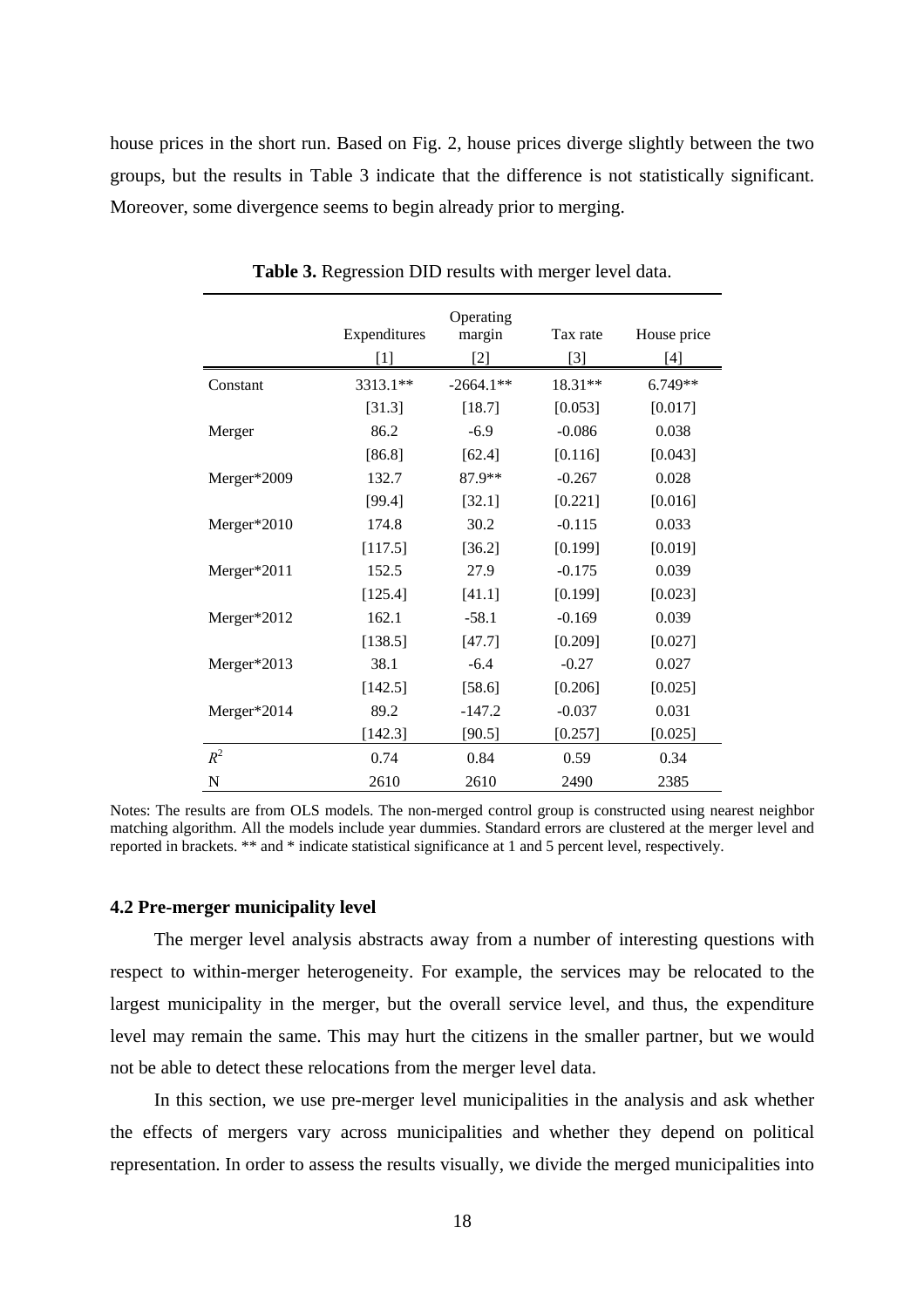subgroups based on the (pre-merger) municipality level representation in the post-merger council as described in Table 2. The results are portrayed in Fig. 3, while Table 4 presents the corresponding regression results where the post-merger seat shares are used as a continuous treatment variable in a DID model presented in Eq. (2). Because of large differences in the number of total jobs, all the jobs measured in per capita terms.<sup>15</sup>

Fig. 3 also includes placebo tests using the municipalities in the control group. Since we do not have merger level elections for these municipalities, we divide the control group into subgroups based on their population share in their hypothetical merger. We divide the control group into three equal sized groups based on the population share and label these subgroups the same way as the merger subgroups (Weak, Medium and Strong) so that the Strong group again includes the municipalities with the largest population share in their hypothetical merger.

According to Fig. 3, administrative jobs (top-left) clearly decrease in the municipalities with Weak and Medium representation in the council, whereas they slightly increase in the municipalities with Strong representation. This suggests that municipal administration is concentrated to the largest municipality in the merger. For administration, pre-treatment common trends are not particularly clean, but the formal pre-treatment tests do not indicate a problem (see Table A3 in supporting information) and the largest changes clearly coincide with the mergers and these changes seem to be permanent. Furthermore, there are no changes in administrative jobs in the control group or in the subgroups that would coincide with the merger reform (top-right in Fig. 3).

A similar pattern is evident in the health and social care sector jobs (middle-left in Fig. 3). These jobs clearly decrease in the Medium and especially the Weak representation group, while there is no visible change in the Strong group. The initial reduction is substantial and the divergence between the groups permanent. The common trends assumption seems quite plausible for this outcome based on the pre-treatment trends and formal tests (see Table A3 in supporting information). Moreover, these jobs develop smoothly throughout the analysis period in each of the population share subgroups in the control group (middle-right in Fig. 3).

There seem to be no permanent effects in the schooling sector (bottom-left in Fig. 3). After a small initial decline, the number of jobs quickly returns to the pre-merger levels and the groups do not diverge permanently. Formal pre-treatment tests do not indicate any

 $\overline{a}$ 

 $15$  The results are not driven by changes in population levels in the municipalities are they develop smoothly in all the municipality groups (Fig. A1 in the supporting information).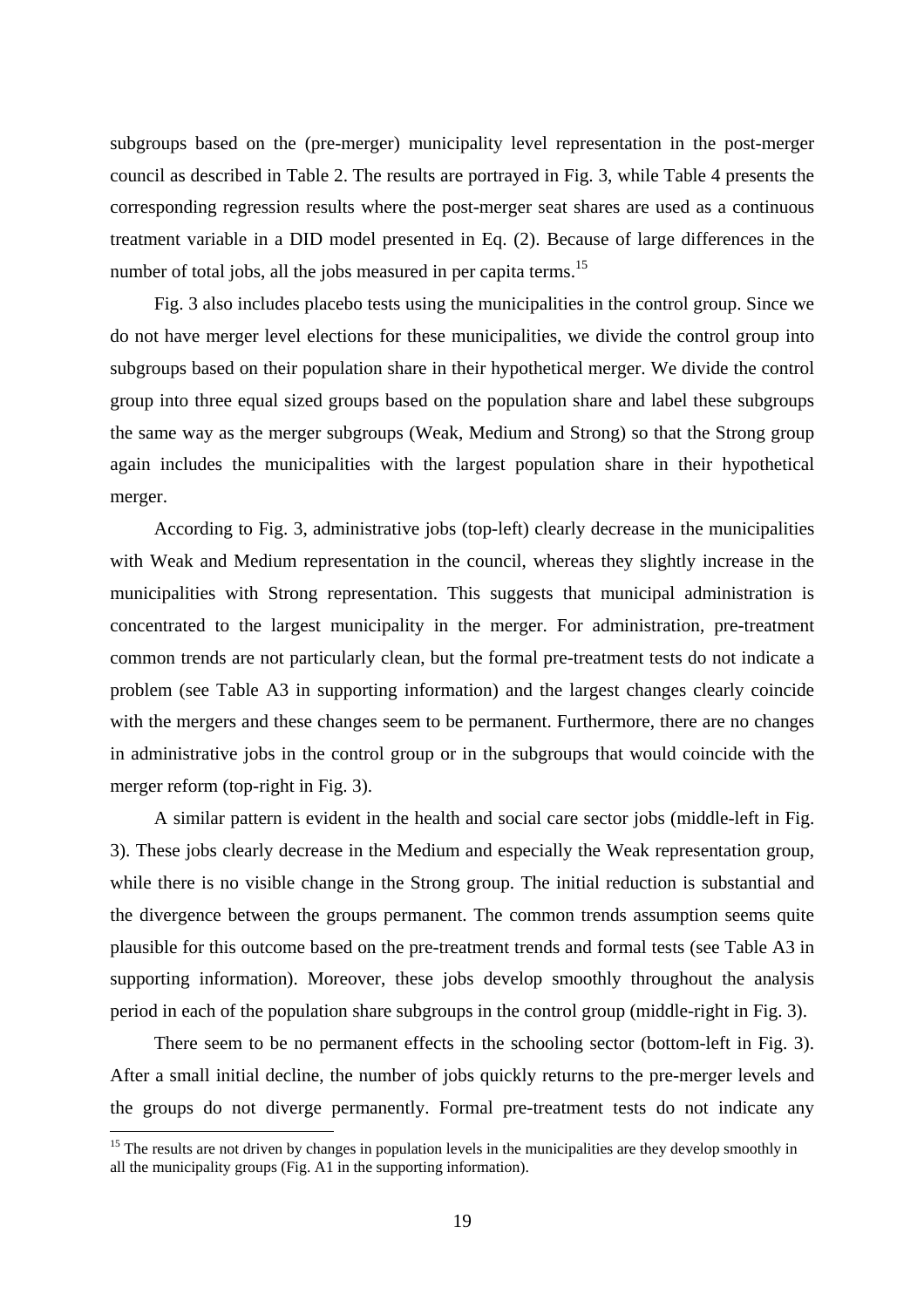

problems (see Table A3 in supporting information) and these jobs develop smoothly also in the control group (bottom-right in Fig. 3).

**Fig. 3.** Graphical DID results with pre-merger municipality level data.

Notes: The left-hand side figures illustrate the true treatment effects based on municipal seat shares in the postmerger councils. The right-hand side figures illustrate the placebo treatments for the non-merged control group based on municipal population shares. The non-merged control group is constructed using nearest neighbor matching algorithm.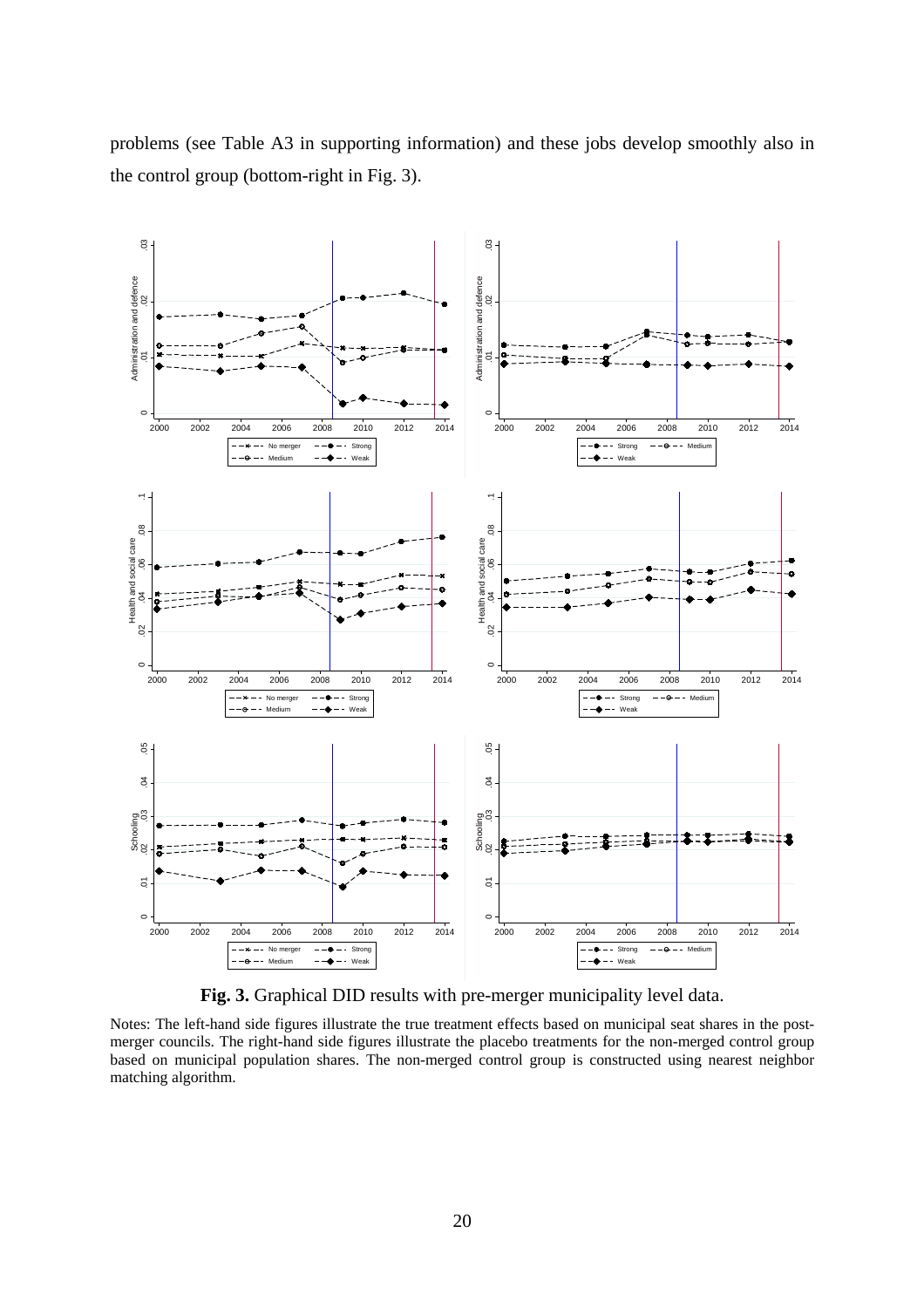The regression results presented in Table 4 are in line with the graphical findings.<sup>16</sup> The effects on administration and health and social care are substantial, persistent and also statistically highly significant. For example, based on the regression results, in the first postmerger year 2009 the health and social care jobs decrease by almost a third on average for the municipalities in the Weak representation group (seat share equal to 6.4 percent on average) compared to 2007. The interpretation of the regression coefficients for *Seat share* is somewhat tricky because the treatment effect may be a combination of overall reductions in the number of jobs and a reshuffling of jobs within the mergers from politically marginalized municipalities to the larger ones. Thus, Fig. 3 and Table 4, give a correct picture of the availability of services at municipality level, but do not say anything about the total number of jobs.

In order to check, which the correct interpretation is, we calculated the number of total jobs in the merged municipalities before and after the mergers. The total number of health and social care jobs in the merged municipalities was 74,479 in 2007 and 74,329 in 2009. This suggests that the results are mostly due to reshuffling of these jobs from politically marginalized municipalities to the larger ones within the mergers. This is also in line with the zero effects on total expenditures. A plausible explanation is that some small local health care centers are closed and the employees are moved to health care centers in the municipality with more representation.

 $\overline{a}$ 

<sup>&</sup>lt;sup>16</sup> Estimating these models using only the merged municipalities and omitting the merger-dummy and its interactions with the year-dummies produces the same the point estimates for the *Seat share* and year interaction terms.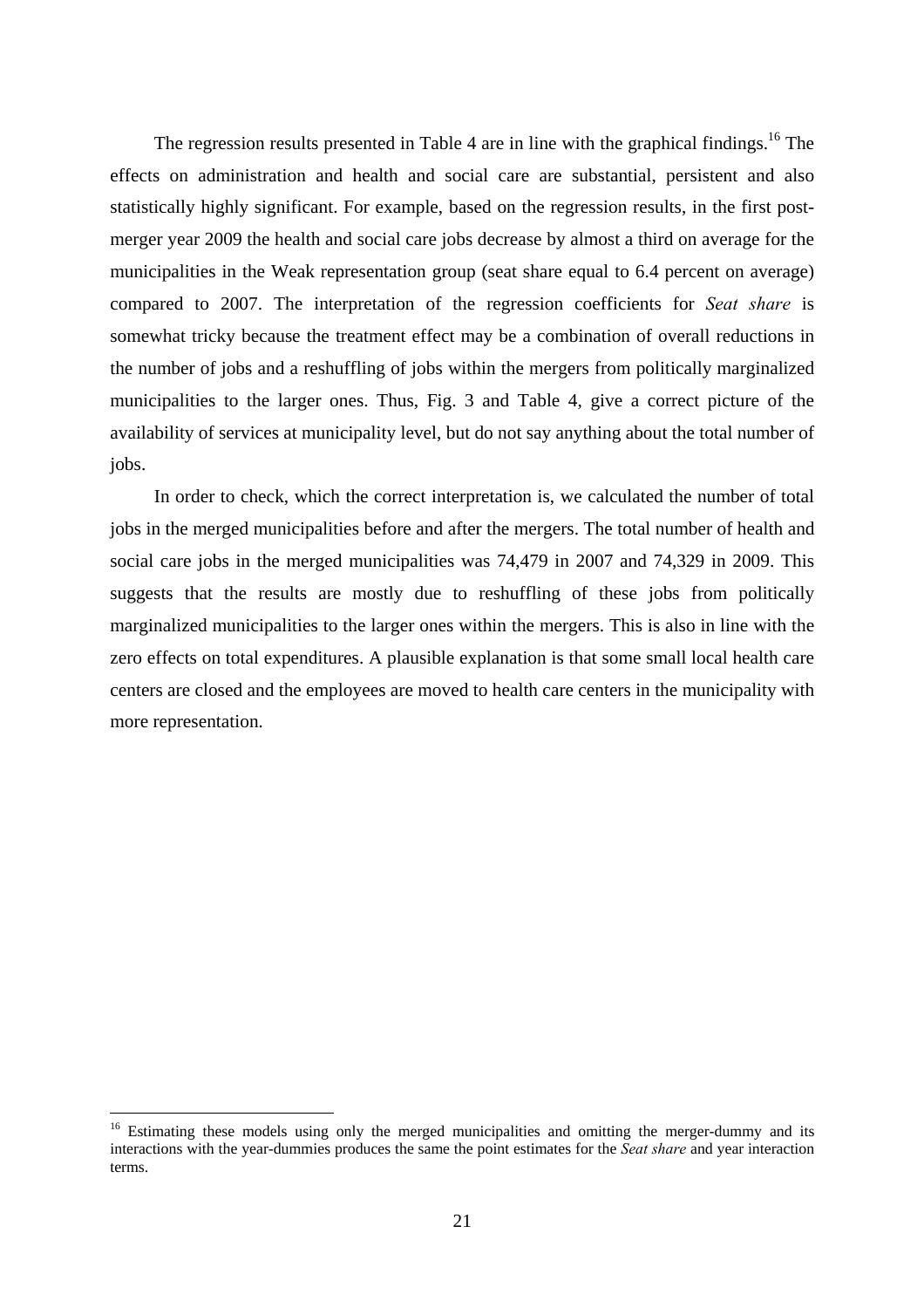|                 | Administration | Schooling      | Health and<br>social care |
|-----------------|----------------|----------------|---------------------------|
|                 | [1]            | $[2]$          | $[3]$                     |
| Constant        | $-0.001$       | $-0.001$       | 0.005                     |
|                 | [0.003]        | [0.004]        | [0.007]                   |
| Merger          | $0.010**$      | $0.013**$      | $0.027**$                 |
|                 | [0.002]        | [0.003]        | [0.006]                   |
| Seat share      | $0.011**$      | $0.022**$      | $0.037**$                 |
|                 | [0.003]        | [0.004]        | [0.007]                   |
| Merger*2009     | $-0.008**$     | $-0.006**$     | $-0.014**$                |
|                 | [0.001]        | [0.001]        | [0.003]                   |
| Merger*2010     | $-0.007**$     | $-0.001$       | $-0.010**$                |
|                 | [0.001]        | [0.002]        | [0.003]                   |
| Merger*2012     | $-0.007**$     | $-0.001$       | $-0.011**$                |
|                 | [0.001]        | [0.002]        | [0.003]                   |
| Merger*2014     | $-0.007**$     | $-0.001$       | $-0.010**$                |
|                 | [0.002]        | [0.001]        | [0.003]                   |
| Seat share*2009 | $0.016**$      | $0.006*$       | $0.029**$                 |
|                 | [0.003]        | [0.003]        | [0.007]                   |
| Seat share*2010 | $0.014**$      | $\overline{0}$ | $0.021**$                 |
|                 | [0.004]        | [0.004]        | [0.006]                   |
| Seat share*2012 | $0.016**$      | 0.003          | $0.025**$                 |
|                 | [0.003]        | [0.003]        | [0.007]                   |
| Seat share*2014 | $0.015**$      | 0.002          | $0.026**$                 |
|                 | [0.003]        | [0.003]        | [0.007]                   |
| $R^2$           | 0.03           | 0.07           | 0.1                       |
| N               | 4400           | 4400           | 4400                      |

**Table 4.** Regression DID results with pre-merger municipality level data.

Notes: The results are from OLS models. The non-merged control group is constructed using nearest neighbor matching algorithm All the models include year dummies. Standard errors are clustered at the merger and municipality level and reported in brackets. \*\* and \* indicate statistical significance at 1 and 5 percent level, respectively.

#### **4.3 Discussion and validity checks**

**Effects on welfare**. The findings in Fig. 3 and Table 4 beg the question of whether the mergers were detrimental to the welfare of the residents in the politically marginalized municipalities that experienced reductions in health and social care services. To answer this question, we would ultimately need to know what happened to the overall quality of the bundle of municipal services and taxes in these municipalities.

Unfortunately, we do not have data on overall service quality so we again turn to house prices as a proxy measure. The problem in using house price data at the pre-merger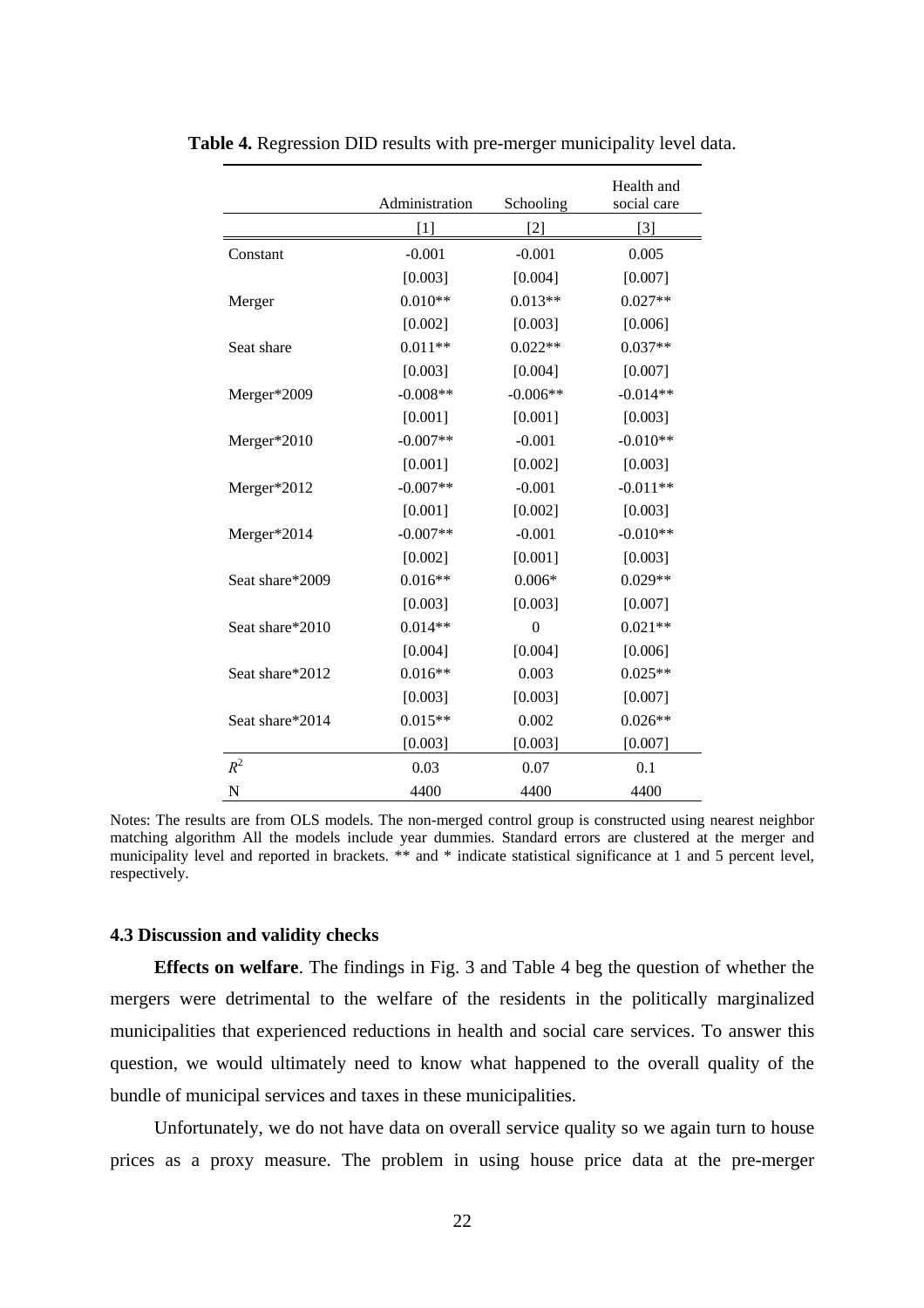municipality level is that the number of housing transactions per year is small in the smallest municipalities. Having only a few housing transactions in a given year would not give us a reliable measure of the quality of life in the municipality. In order to get reliable results, we have constrained the sample so that a municipality needs to have at least ten transactions per year during the whole 2000–2014 period to be included in the analysis. This means that for the visual inspection of the development of house prices we have to combine the Medium and Weak representation groups. The combined Medium and Weak group contains 20 municipalities in total (16 Medium and 4 Weak). While the results are more reliable, this has the clear disadvantage that we effectively drop many of the municipalities that had the largest reductions in health and social care jobs.

Fig. 4 presents the development of house prices (log price per square meter) in the representation subgroups and the population share subgroups of the control group. Table A4 in the supporting information reports the corresponding regression results. From the left panel of Fig. 4, it is evident that house prices follow a rather clean pre-treatment common trend, which is also confirmed by formal pre-treatment tests (see Table A5 in supporting information). After merging house prices diverge between the Strong and the combined group of Medium and Weak representation municipalities. The combined Medium and Weak group diverges also from the control group from 2012 onwards. The differences are statistically significant for 2013 and 2014 as can be seen from Table A4 in the supporting information. At face value, this result means that the mergers were, at least to some extent, harmful to the residents in the politically marginalized municipalities.

The population share subgroups exhibit common pre-treatment trends (see Table A5 in supporting information) and develop quite similarly also after the merger reform. The groups diverge slightly in the last year, but the DID estimates is not statistically significant (see Table A4 in supporting information). However, this finding together with the small number of transactions from the Weak representation group implies that we should treat these results and their interpretation with respect welfare with some caution.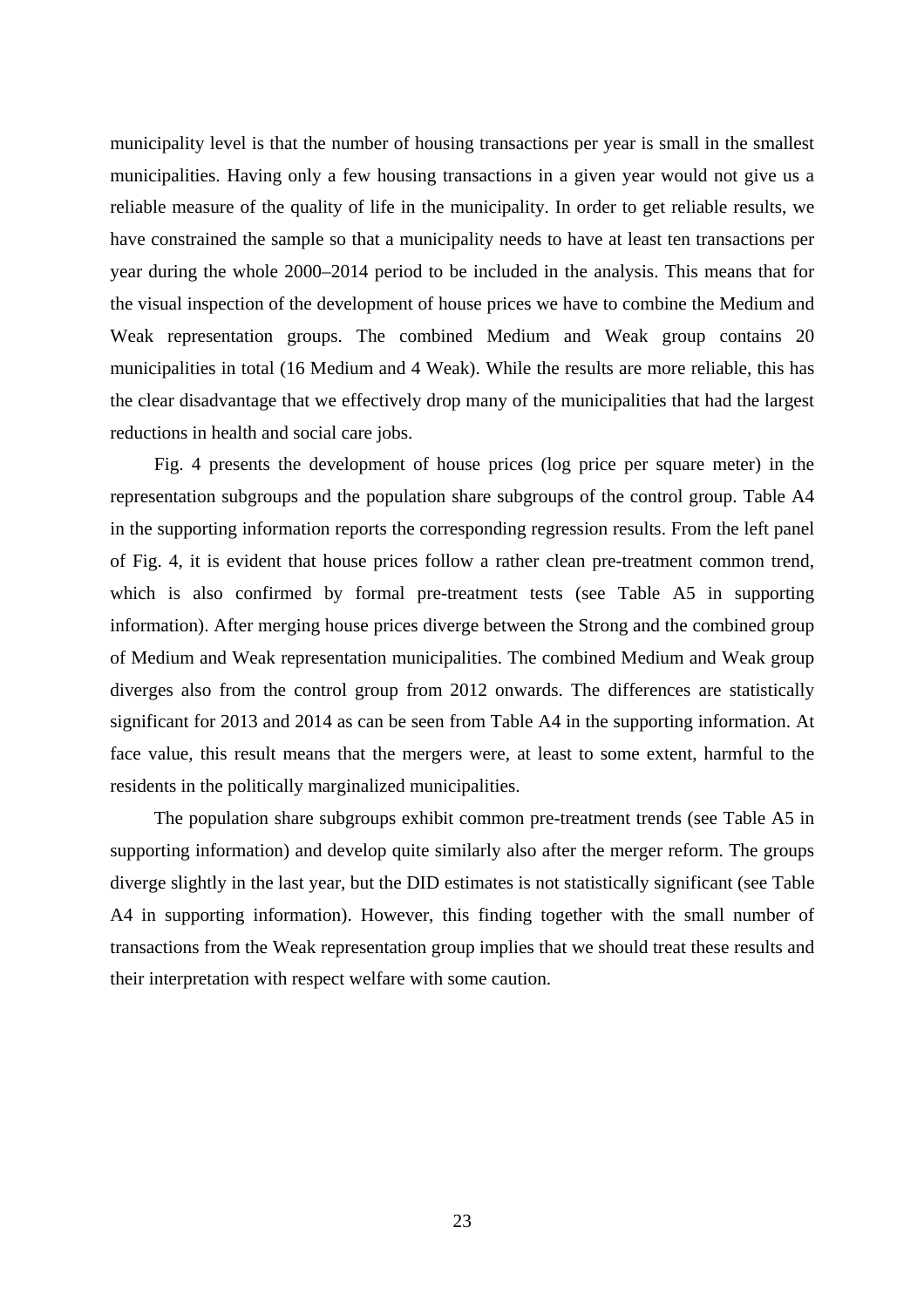

**Fig. 4**. House prices at pre-merger municipality level.

**Validity checks**. We have conducted two additional validity checks. The first check is related to the house price results. One might worry that the small merged municipalities are in a different business cycle compared to their larger partners, and this might have impacts also on local public jobs employment and house prices. We address this issue by analyzing the number of other jobs in the municipalities, defined as all jobs minus the job categories analyzed in Fig. 3 and Table 4. These jobs, although they may include some municipal jobs, can be seen as a placebo outcome in the sense that merging should not have a direct effect on them. According to Fig. A2 in supporting information, nothing happened to these jobs in any of the representation subgroups or in the control group and its subgroups. This result adds credibility to our results as it suggests that the different-sized merged municipalities are in the same business cycle, at least when it comes to the labor market outcomes. **Political representation** *per secondation*<br> **political representation** *per secondation per secondation per secondation per secondation per secondation per secondation share combined in the figure.* **Validit** 

The second validity check addresses the interpretation of the results. The results so far suggest that representation in the post-merger council is an important driver of what happens to local services after the merger. However, it is not the only explanation that is consistent with these findings. One alternative explanation is that it simply makes sense to concentrate some services to larger municipalities and shutdown facilities in smaller places. Under this interpretation, the effects would still be due to merging, but they would not be related to

Note: The left-hand side figure illustrates the true treatment effects based on municipal seat shares in the postmerger councils. The right-hand side figure illustrates the placebo treatments for the non-merged control group based on municipal population shares. The non-merged control group is based on nearest neighbor matching algorithm. Due to small number of observations in the Weak representation group, Medium and Weak groups are combined in the figure.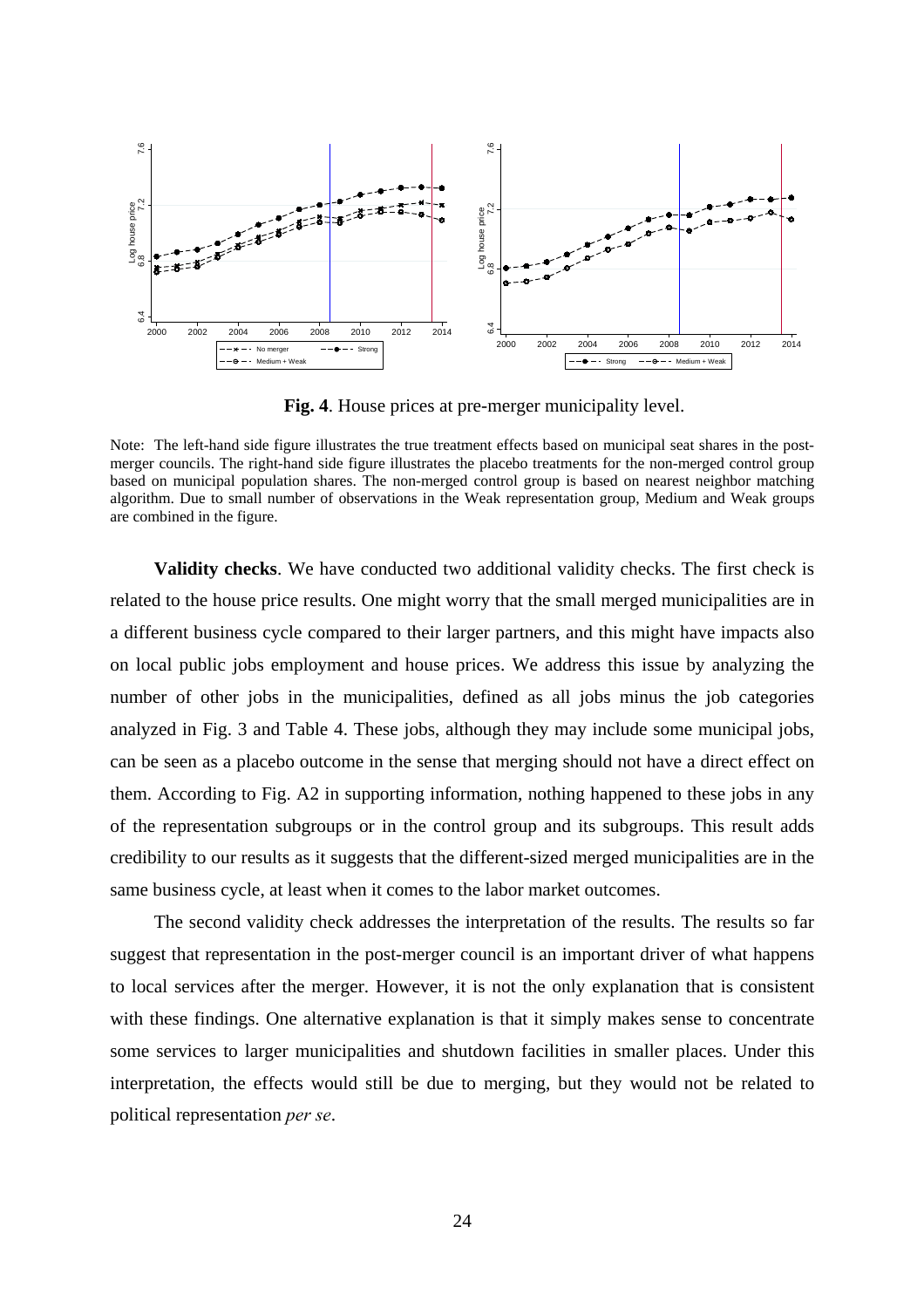We test this alternative by estimating a model where we include the pre-merger population *level* of the municipality (the 2007 population) as an additional treatment variable in the DID regression. If the results are not driven by representation, but instead by municipal size, the population treatment should capture the effects and we should observe a zero effect for the seat share treatment.

 The results from these models are presented in Table A6 in the supporting information. The pre-merger population level of the municipality is correlated (0.58) with the post-merger council seat share, but nonetheless we are able to identify both of these effects fairly precisely. There is identifying variation in seat shares over and above population levels because seat shares are more related to the relative size of the municipality in the merger rather than absolute size of the municipality. The results suggest that the post-merger council seat share is driving the results instead of population, although population has its own effect as well on administrative jobs.

However, even with these additional results, we cannot claim to have a bullet proof identification strategy with respect to political representation. One possibility would be to follow Hyytinen et al. (2017) and use close elections for identification. However, we do not have enough close races in the merged municipalities to exploit them in this paper.

#### **5 Conclusions**

We have analyzed the effects of municipal mergers using novel geocoded data on municipal services and local politicians place of residence. Our results suggest that the mergers had practically no effects on total expenditures. This result is in line with previous research that shows that voluntary mergers are unlikely to result in cost savings. However, these aggregate effects hide interesting patterns within the mergers indicating that the benefits and costs of merging are distributed unevenly within the mergers. The municipalities who were politically marginalized in the post-merger council experienced a substantial reduction in local public jobs in administration and, more importantly, in health and social care sectors in their area relative to the municipalities with stronger representation. Furthermore, analysis of house price development provides suggestive evidence that this political marginalization was harmful to the residents of these small municipalities.

Our results speak to the literatures that have examined the effects of redrawing jurisdictional boundaries and the effects of representation, and also inform the policy debate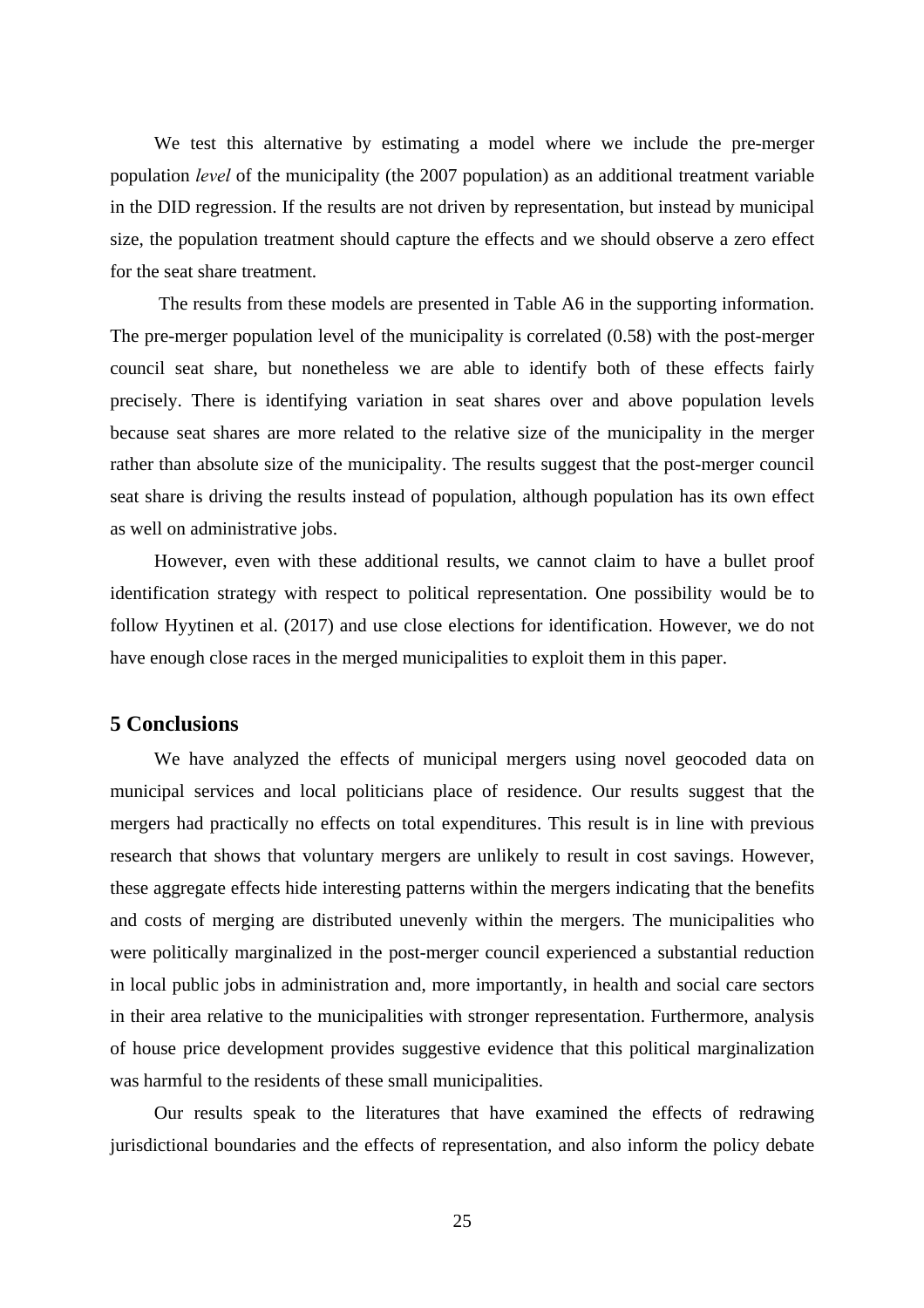on the effects of merging local jurisdictions. Compared to prior literature on the effects of municipal mergers, our results give a much more nuanced picture of what happens to municipal services and how these effects are tied to the political representation at the local level. The increased regional inequality that we document cannot be detected by simply comparing merged and non-merged municipalities meaning that the prior literature misses an important aspect of merger reforms. As better spatial data become more broadly available, analyzing the within merger effects in other countries with the methodological refinements introduced in this paper seems like a fruitful avenue for further research.

It seems plausible that our results generalize at least to countries with a similar political system and public services at the local level. Furthermore, considering the extent of the literature from many different countries and political systems concerning the relationship between representation in legislatures and the geographic distribution of public funds, we think that the effects documented in this paper are not confined to Finland.

At the same time, the details of the political system may affect how unequal the geographic representation becomes after a merger reform, and thus, the subsequent effects on service availability within the merged municipalities. The key features of election systems, such as ballot type, election formula, and district number and magnitude, are all likely to affect the resulting representation in subtle ways as they shape the incentives and actions of all political actors (Duverger 1954 and Taagepera and Shugart 1989).

In addition to pointing out new directions in how to evaluate merger reforms, our results suggest that political efficacy and representation issues should feature more prominently in the planning stages of merger reforms. These reforms are often unpopular among the electorate and our results together with those by Lassen and Serritzlew (2011) indicate that concerns for deteriorating local democracy and representation have merit. Our study shows that if major merger reforms are planned without putting local political representation at the center stage of the analysis, there may be unanticipated and undesired outcomes on regional equality.

In addition to paying attention to how the prevalent electoral system influences the effects of mergers, policy-makers should consider whether there is a need to adjust the electoral system when municipal borders are redrawn. The lessons from the extensive literature on redistricting (e.g. Gelman and King 1994 and Coate and Knight 2007) should provide a useful starting point also for the planning of merger reforms and future research.

26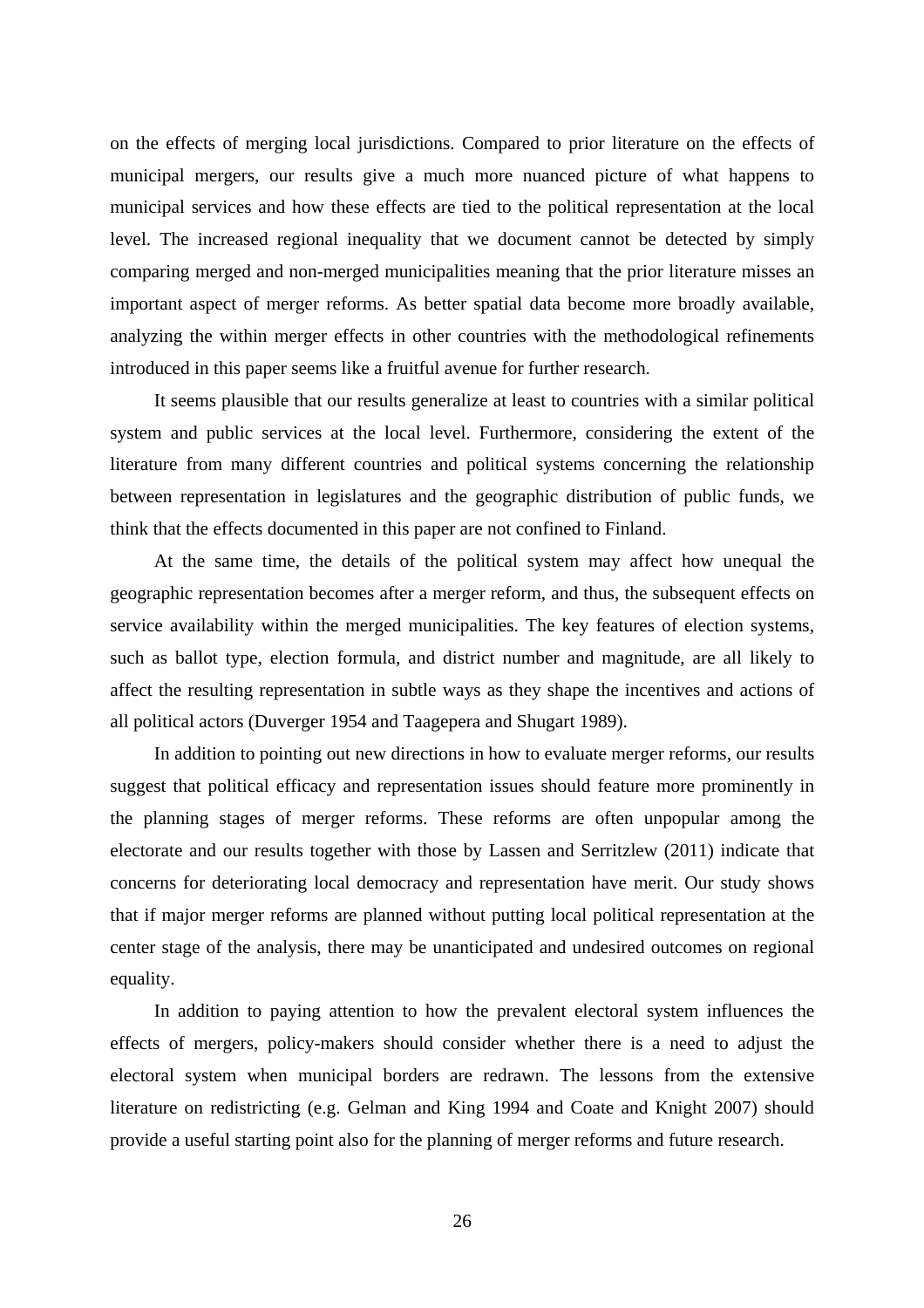#### **References**

- Albouy, D. 2013. Partisan Representation in Congress and the Geographic Distribution of Federal Funds. *Review of Economics and Statistics* 95(1), 127–141.
- Alesina, A., E. Spolaore. 1997. On the Number and Size of Nations. *Quarterly Journal of Economics* 112, 1027–1056.
- Allers, M. A., J. B. Geertsema. 2016. The Effects of Local Government Amalgamation on Public Spending, Taxation, and Service Levels: Evidence from 15 Years of Municipal Consolidation. *Journal of Regional Science* 56(4), 659–682.
- Angrist, J. and J-S Pischke. 2009. *Mostly Harmless Econometrics*. Princeton University Press.
- Ansolabehere, S., A. Gerber and J. Snyder. 2002. Equal Votes, Equal Money: Court-Ordered Redistricting and Public Expenditures in the American States. *American Political Science Review* 96(4), 767–777.
- Baron, D. P., J. A. Ferejohn. 1989. Bargaining in Legislatures. *American Political Science Review* 83(4), 1181–1206.
- Berry, C., B. Burden and W. Howell. 2010. The President and the Distribution of Federal Spending. *American Political Science Review* 104(4), 783–799.
- Bertrand, M., E. Duflo, S. Mullainathan. 2004. How Much Should We Trust Differences-In-Differences Estimates? *Quarterly Journal of Economics* 119, 249–275.
- Besley, T., and A. Case. 1995. Incumbent Behavior: Vote Seeking, Tax Setting and Yardstick Competition. *American Economic Review* 85(1), 25–45.
- Bhatti, Y., K. N. Hansen. 2011. Who 'Marries' Whom? The Influence of Societal Connectedness, Economic and Political Homogeneity, and Population Size on Jurisdictional Consolidations. *European Journal of Political Research* 50(2), 212–238.
- Blesse, S., T. Baskaran. 2016. Do Municipal Mergers Reduce Costs? Evidence from a German Federal State. *Regional Science and Urban Economics* 59, 54–74.
- Blom-Hansen, J., K. Houlberg, S. Serritzlew. 2014. Size, Democracy, and the Economic Costs of Running the Political System. *American Journal of Political Science* 58, 790–803.
- Blom-Hansen, J., K. Houlberg, S. Serritzlew, D. Treisman. 2016. Jurisdiction Size and Local Government Policy Expenditure: Assessing the Effect of Municipal Amalgamation. *American Political Science Review* 110(4), 812–831.
- Bruns, B., R. Freier, A. Schumann. 2015. Finding Your Right (or Left) Partner to Merge. DIW, Technical report, Discussion Papers 1467.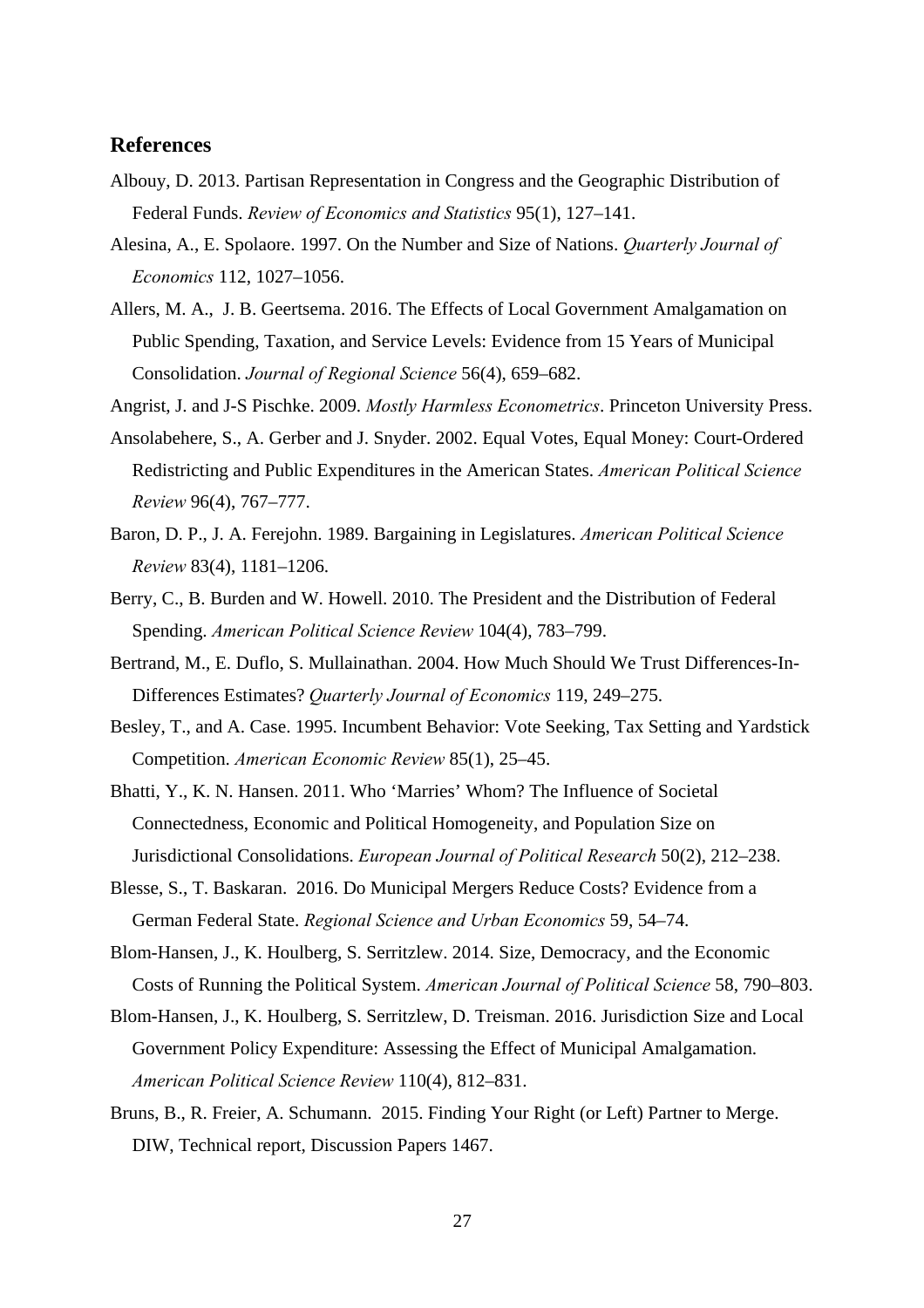- Cameron, A., J. Gelbach and D. Miller. 2011. Robust Inference with Multiway Clustering. *Journal of Business and Economic Statistics* 29(2), 238–249.
- Coate, S. and B. Knight. 2007. Socially optimal districting: a theoretical and empirical exploration. *Quarterly Journal of Economics* 122, 1409–1471.
- Dahl, R. A., and E. R. Tufte. 1973. *Size and Democracy*. Stanford, CA: Stanford University Press.
- Duverger, M. 1954. *Political Parties*. Methuen, London.
- Egger, P. H., M. Köthenbüger and G. Loumeau. 2017. Local Border Reforms and Economic Activity. CESifo Working Papers No. 6738.
- Ellingsen, T. 1998. Externalities vs Internalities: A Model of Political Integration. *Journal of Public Economics* 68, 251–268.
- Gelman, A. and G. King. 1994. A Unified Method of Evaluating Electoral Systems and Redistricting Plans. *American Journal of Political Science* 38, 514–554.
- Grossman, G., J.H. Pierskalla and E. D. Dean. 2017. Government Fragmentation and Public Goods Provision. *Journal of Politics* 79(3), 823–840.
- Fiva, J. H. and A. H. Halse. 2016. Local Favoritism in At-Large Proportional Representation Systems. *Journal of Public Economics* 143, 15–26.
- Hinnerich, B. T. 2009. Do Merging Local Governments Free Ride on Their Counterparts when Facing Boundary Reform? *Journal of Public Economics* 93, 721–728.
- Hodler, R., P. A. Raschky. 2014. Regional Favoritism. *Quarterly Journal of Economics* 129(2), 995–1033.
- Houbraken, M., S. Demeyer, T. Michoel, P. Audenaert, D. Colle, M. Pickavet. 2014. The Index-Based Subgraph Matching Algorithm with General Symmetries (ISMAGS): Exploiting Symmetry for Faster Subgraph Enumeration. *PLoS ONE* 9(5): e97896.
- Hyytinen, A., T. Saarimaa and J. Tukiainen. 2014. Electoral vulnerability and size of local governments: Evidence from voting on municipal mergers. *Journal of Public Economics* 120, 193–204.
- Hyytinen, A., J. Meriläinen, T. Saarimaa, O. Toivanen and J. Tukiainen. 2017. Public Employees as Politicians: Evidence from Close Elections. Forthcoming in *American Political Science Review*.
- King, G. and Nielsen, R. 2016. Why Propensity Scores Should Not Be Used for Matching. Mimeo.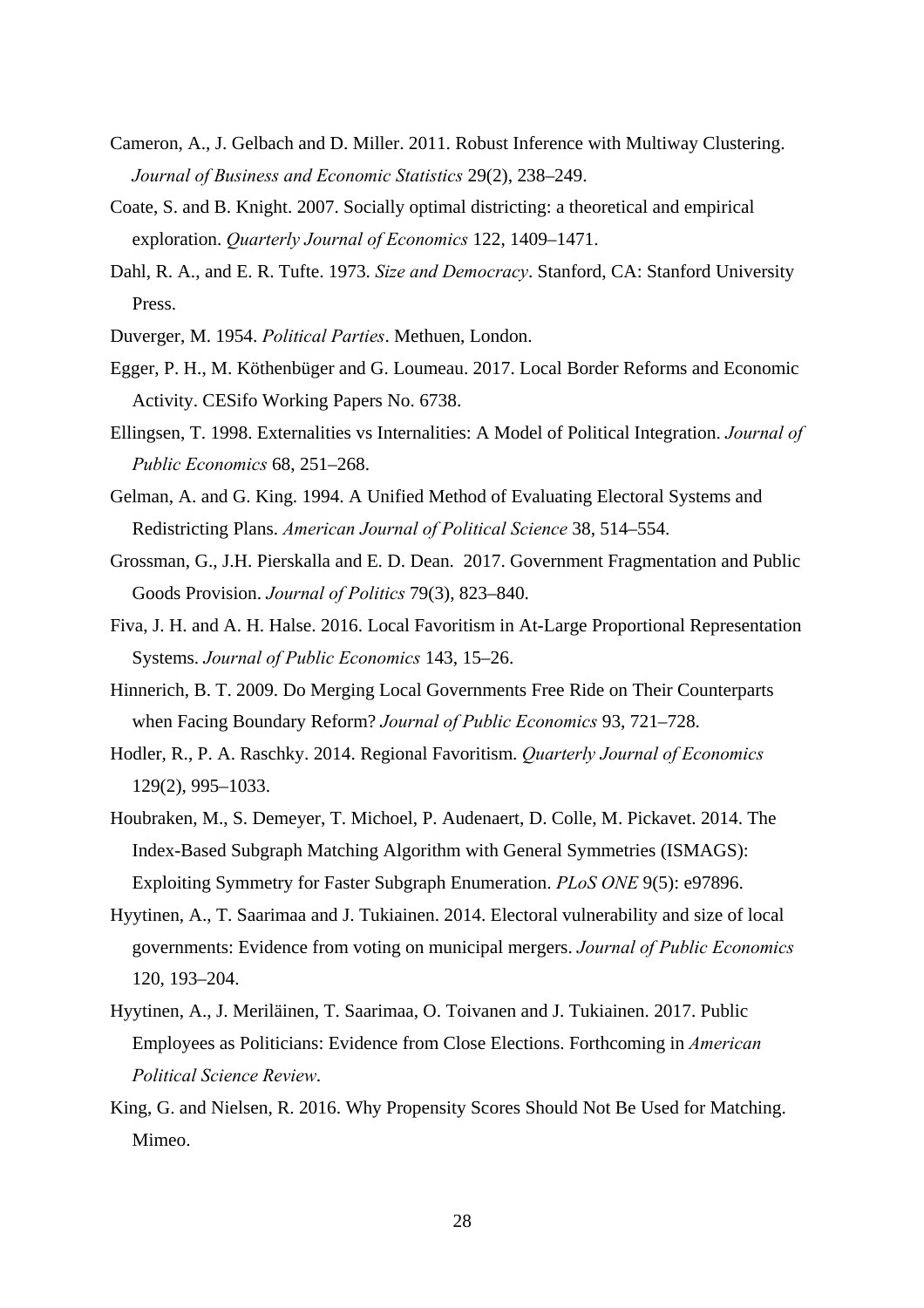- Knight, B. 2008. Legislative Representation, Bargaining Power and the Distribution of Federal Funds: Evidence from the US Congress. *Economic Journal* 118, 1785–1803.
- Lassen, D. D. and S. Serritzlew. 2011. Jurisdiction Size and Local Democracy: Evidence on Internal Efficacy from Large-scale Municipal Reform. *American Political Science Review* 105(2), 238–258.
- Laver, M. and K. A. Shepsle. 1990. Government Coalitions and Intraparty Politics. *British Journal of Political Science* 20(4), 489–507.
- Miceli, T. J. 1993. The Decision to Regionalize in the Provision of Education: An Application of the Tiebout Model. *Journal of Urban Economics* 33, 344–360.
- Moisio, A., R. Uusitalo. 2013. The Impact of Municipal Mergers on Local Public Expenditures in Finland. *Public Finance and Management* 13, 148–166.
- Oliver, J. E. 2000. City Size and Civic Involvement in Metropolitan America. *American Political Science Review* 94(2), 361–373.
- Reingewertz, Y. 2012. Do Municipal Amalgamations Work? Evidence from Municipalities in Israel. *Journal of Urban Economics* 72, 240–251.
- Saarimaa, T. and J. Tukiainen. 2014. I Don't Care to Belong to Any Club That Will Have Me as a Member: Empirical Analysis of Municipal Mergers. *Political Science Research and Methods* 2, 97–117.
- Saarimaa, T. and J. Tukiainen. 2015. Common Pool Problems in Voluntary Municipal Mergers. *European Journal of Political Economy* 38, 140–152.
- Saarimaa, T. and J. Tukiainen. 2016. Local Representation and Strategic Voting: Evidence from Electoral Boundary Reforms. *European Journal of Political Economy* 41, 31–45.
- Taagepera, R. and M. S. Shugart. 1989. *Seats and Votes: The Effects and Determinants*
- *of Electoral Systems*. Yale University Press.
- Tiebout, C. M. 1956. A Pure Theory of Local Expenditures. *Journal of Political Economy* 64(5), 416–424.
- Treisman, D. 2007. *The Architecture of Government*. New York: Cambridge University Press.
- Verba, S. and N. H. Nie. 1972. *Participation in America: Political Democracy and Social Equality*. Chicago: The Chicago University Press.
- Wernicke, S., F. Rasche. 2006. 'FANMOD: A Tool for Fast Network Notif Detection'. Bioinformatics 22(9), 1152–3.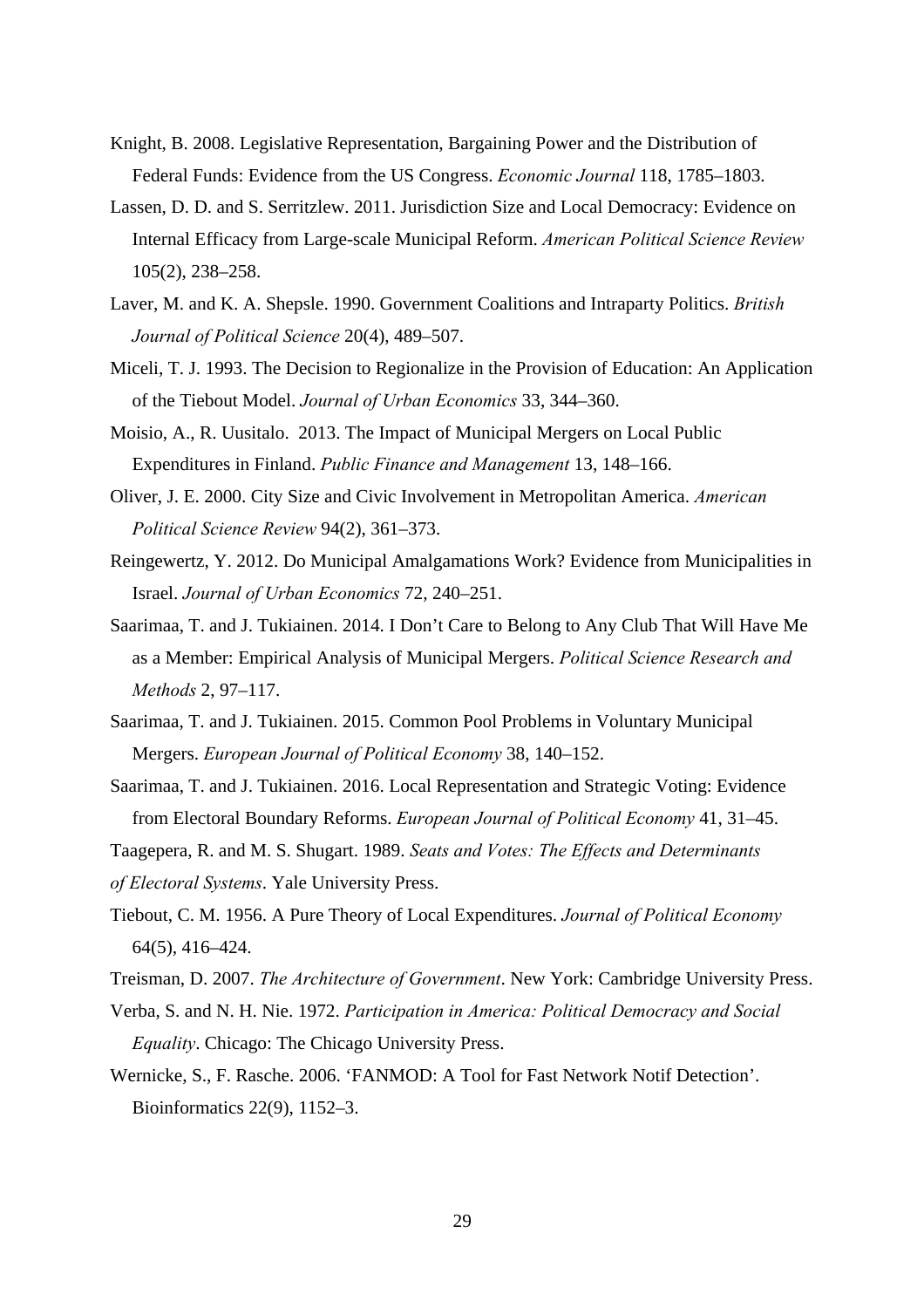### **Supporting Information.**

| Number of<br>municipalities | Hypothetical mergers | Matched controls | Actual mergers |
|-----------------------------|----------------------|------------------|----------------|
| $\overline{2}$              | 277                  | 70               | 14             |
| 3                           | 432                  | 35               |                |
| 4                           | 687                  | 20               | $\overline{4}$ |
|                             | 1,090                | 5                |                |
| 6                           | 1,643                | 10               |                |
| 10                          | 3,836                | 5                |                |
| Total                       | 7,965                | 145              | 29             |

Table A1. Number of hypothetical, matched and actual mergers by merger size.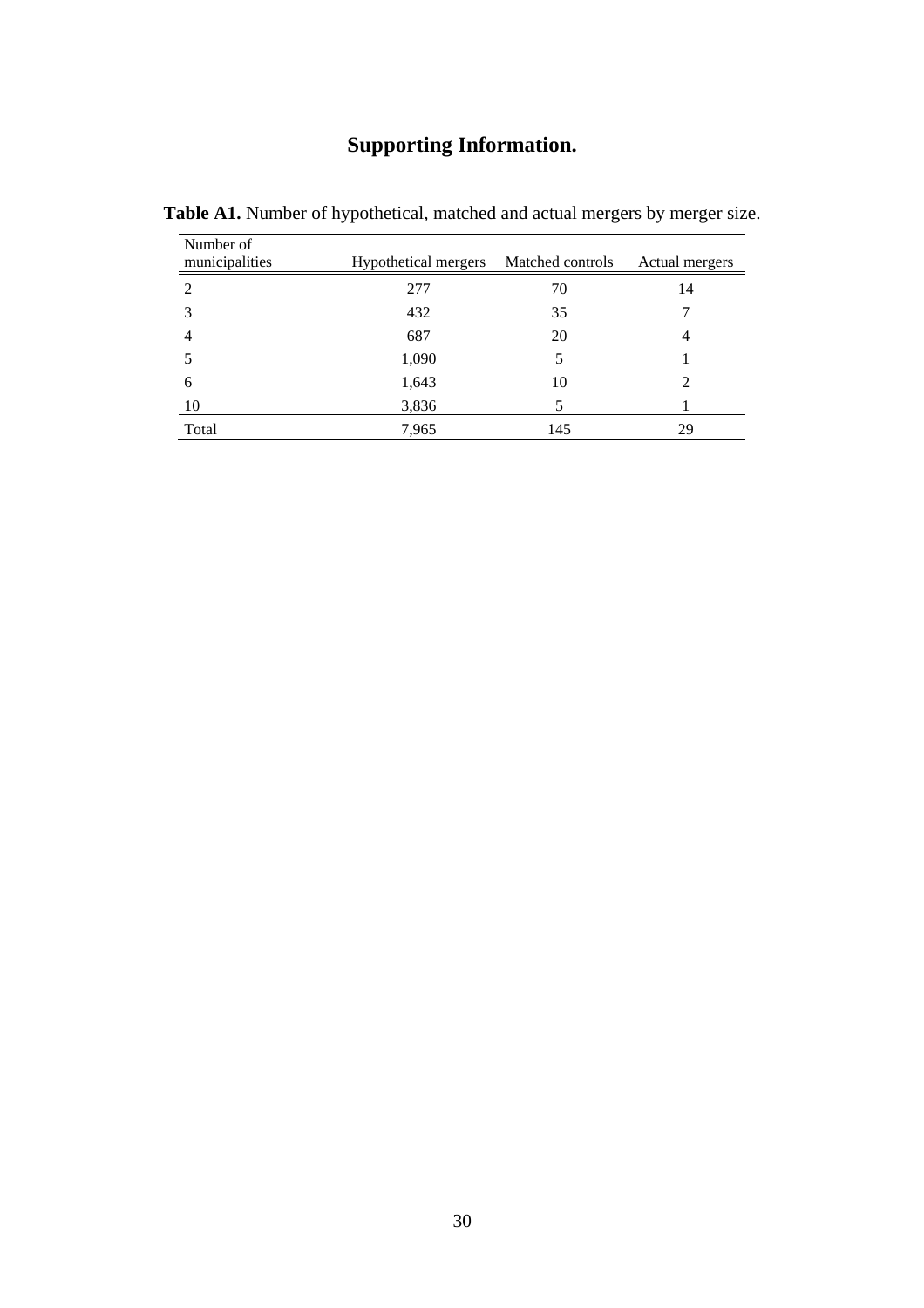|                 |              | Operating    |          |             |
|-----------------|--------------|--------------|----------|-------------|
|                 | Expenditures | margin       | Tax rate | House price |
|                 | $[1]$        | $[2]$        | $[3]$    | $[4]$       |
| Constant        | 3322**       | $-2669.32**$ | 18.32**  | $6.750**$   |
|                 | [30.18]      | [18.05]      | [0.055]  | [0.016]     |
| Merger          | 30.36        | 24.62        | 0.897**  | $0.356**$   |
|                 | [73.62]      | [55.68]      | [0.048]  | [0.011]     |
| Merger $*$ 2001 | 32.83*       | $-26.58$     | $-0.012$ | 0.017       |
|                 | [15.11]      | [14.66]      | [0.029]  | [0.012]     |
| Merger * 2002   | 56.93*       | $-32.61$     | $-0.053$ | 0.002       |
|                 | [22.47]      | [17.78]      | [0.049]  | [0.014]     |
| Merger $*$ 2003 | 27.2         | $-24.52$     | 0.026    | $-0.01$     |
|                 | [26.44]      | [19.69]      | [0.060]  | [0.014]     |
| Merger $*$ 2004 | 28.81        | $-16.74$     | 0.005    | $-0.012$    |
|                 | [34.77]      | [22.64]      | [0.070]  | [0.018]     |
| Merger $*$ 2005 | 74.71        | $-30.41$     | 0.11     | 0.004       |
|                 | [42.00]      | [27.54]      | [0.090]  | [0.023]     |
| Merger $*$ 2006 | 75.5         | $-34.26$     | $0.188*$ | 0.013       |
|                 | [47.56]      | [31.95]      | [0.089]  | [0.022]     |
| Merger $*$ 2007 | 78.2         | $-38.75$     | 0.116    | 0.01        |
|                 | [51.69]      | [32.24]      | [0.091]  | [0.025]     |
| Merger $*$ 2008 | 128.20*      | $-79.62*$    | 0.121    | 0.019       |
|                 | [59.13]      | [35.01]      | [0.111]  | [0.026]     |
| $R^2$           | 0.68         | 0.77         | 0.26     | 0.27        |
| N               | 1566         | 1566         | 1566     | 1431        |

**Table A2.** Tests for pre-treatment common trends for expenditures, operating margin, tax rate and house prices with merger level data.

Notes: The results are from OLS models and correspond to the results in Table 3 in the main text. The data are from 2000–2008. The non-merged control group is constructed using nearest neighbor matching algorithm. All the models include year dummies. Standard errors are clustered at the merger level and reported in brackets. \*\* and \* indicate statistical significance at 1 and 5 percent level, respectively.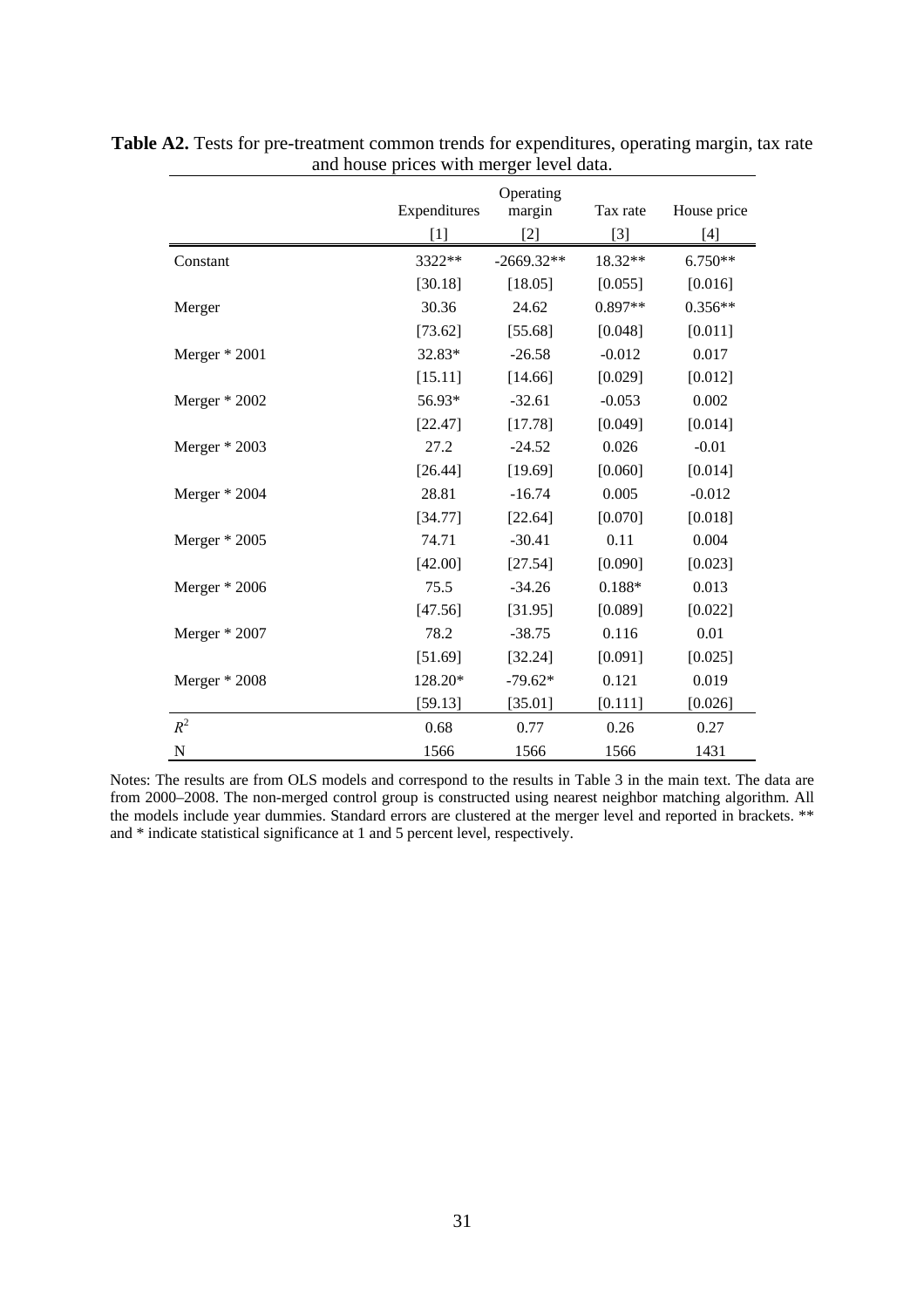|                 |                |           | Health and  |
|-----------------|----------------|-----------|-------------|
|                 | Administration | Schooling | social care |
|                 | $[1]$          | $[2]$     | $[3]$       |
| Constant        | $-0.000$       | 0.001     | 0.005       |
|                 | [0.003]        | [0.004]   | [0.007]     |
| Merger          | $0.009**$      | $0.013**$ | $0.026**$   |
|                 | [0.002]        | [0.003]   | [0.006]     |
| Seat share      | $0.011**$      | $0.020**$ | $0.037**$   |
|                 | [0.002]        | [0.004]   | [0.007]     |
| Merger*2003     | $-0.001$       | $-0.003$  | 0.002       |
|                 | [0.001]        | [0.002]   | [0.002]     |
| Merger*2005     | 0.001          | $-0.002$  | 0.001       |
|                 | [0.001]        | [0.001]   | [0.002]     |
| Merger*2007     | $-0.001$       | $-0.001$  | 0.001       |
|                 | [0.002]        | [0.001]   | [0.002]     |
| Seat share*2003 | 0.002          | 0.004     | $-0.001$    |
|                 | [0.001]        | [0.003]   | [0.003]     |
| Seat share*2005 | $-0.000$       | 0.001     | $-0.002$    |
|                 | [0.002]        | [0.002]   | [0.003]     |
| Seat share*2007 | 0.001          | 0.002     | 0.003       |
|                 | [0.003]        | [0.002]   | [0.004]     |
| $R^2$           | 0.03           | 0.08      | 0.08        |
| N               | 2208           | 2208      | 2208        |

**Table A3.** Tests for pre-treatment common trends for number of jobs per capita with premerger municipality level data.

Notes: The results are from OLS models and correspond to the results in Table 4 in the main text. The data are from 2000, 2003, 2005 and 2007. The non-merged control group is constructed using nearest neighbor matching algorithm All the models include year dummies. Standard errors are clustered at the merger and municipality level and reported in brackets. \*\* and \* indicate statistical significance at 1 and 5 percent level, respectively.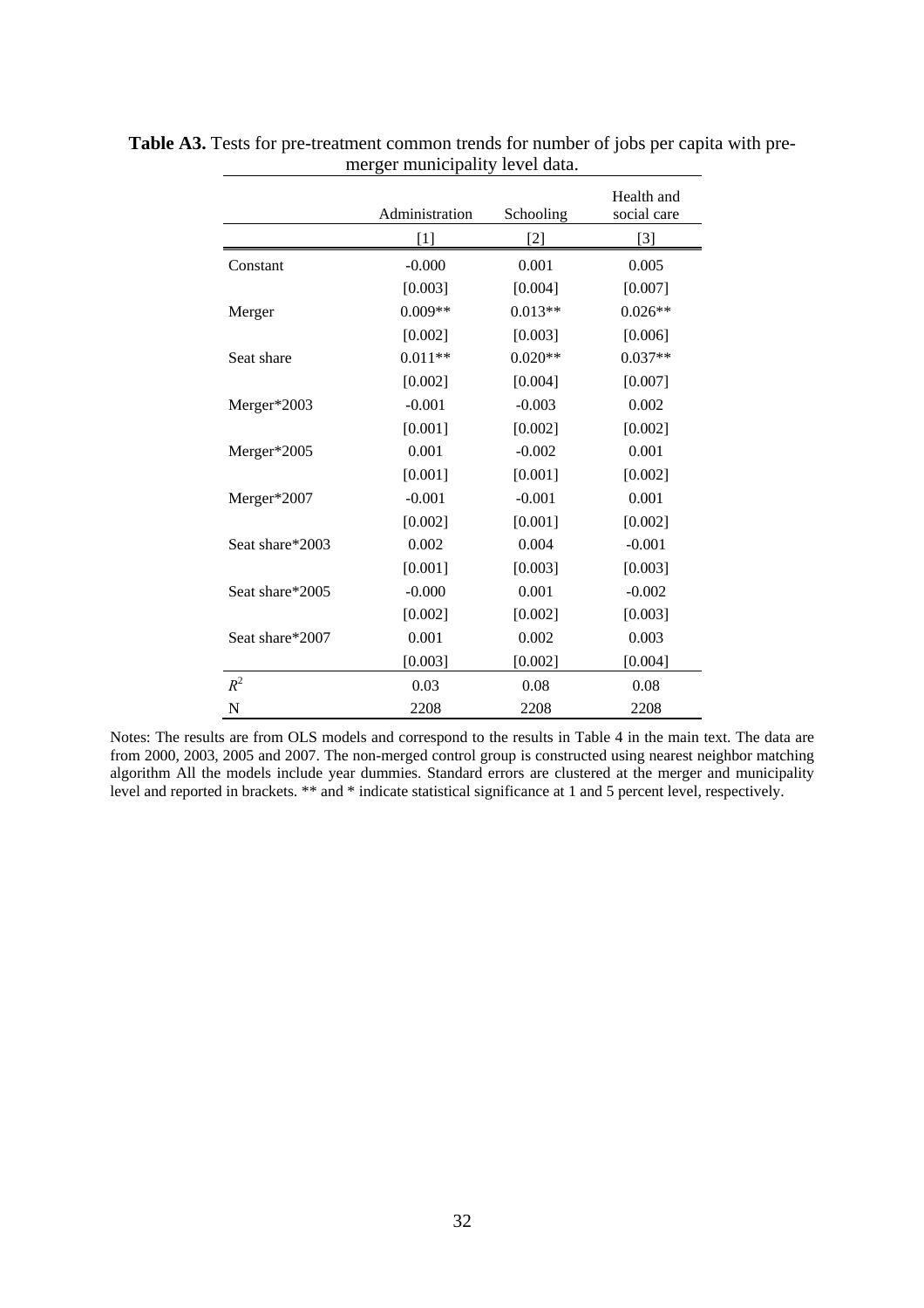|                 | House prices |                       | House prices |
|-----------------|--------------|-----------------------|--------------|
|                 | [1]          |                       | [2]          |
| Constant        | $6.500**$    | Constant              | $6.683**$    |
|                 | [0.089]      |                       | [0.041]      |
| Merger          | $0.166*$     |                       |              |
|                 | [0.068]      |                       |              |
| Seat share      | $0.253**$    | Population share      | $0.210*$     |
|                 | [0.084]      |                       | [0.085]      |
| Merger * 2009   | $-0.012$     |                       |              |
|                 | [0.020]      |                       |              |
| Merger $*$ 2010 | $-0.031$     |                       |              |
|                 | [0.026]      |                       |              |
| Merger * 2011   | $-0.002$     |                       |              |
|                 | [0.032]      |                       |              |
| Merger * 2012   | $-0.03$      |                       |              |
|                 | [0.040]      |                       |              |
| Merger $*$ 2013 | $-0.082$     |                       |              |
|                 | [0.050]      |                       |              |
| Merger * 2014   | $-0.112*$    |                       |              |
|                 | [0.053]      |                       |              |
| Seat share*2009 | $0.067*$     | Population share*2009 | 0.023        |
|                 | [0.032]      |                       | [0.038]      |
| Seat share*2010 | $0.089*$     | Population share*2010 | 0.022        |
|                 | [0.037]      |                       | [0.032]      |
| Seat share*2011 | 0.057        | Population share*2011 | 0.039        |
|                 | [0.046]      |                       | [0.031]      |
| Seat share*2012 | 0.093        | Population share*2012 | 0.055        |
|                 | [0.056]      |                       | [0.037]      |
| Seat share*2013 | $0.150*$     | Population share*2013 | $-0.023$     |
|                 | [0.063]      |                       | [0.055]      |
| Seat share*2014 | $0.206**$    | Population share*2014 | 0.108        |
|                 | [0.066]      |                       | [0.065]      |
| $R^2$           | 0.34         |                       | 0.35         |
| N               | 4365         |                       | 3750         |

**Table A4.** Regression DID results for house prices with pre-merger municipality level data.

Notes: The results are from OLS models and correspond to Fig. 4 in the main text. The non-merged control group is based on nearest neighbor matching algorithm All the models include year dummies. Standard errors are clustered at the merger and municipality level and reported in brackets. \*\* and \* indicate statistical significance at 1 and 5 percent level, respectively.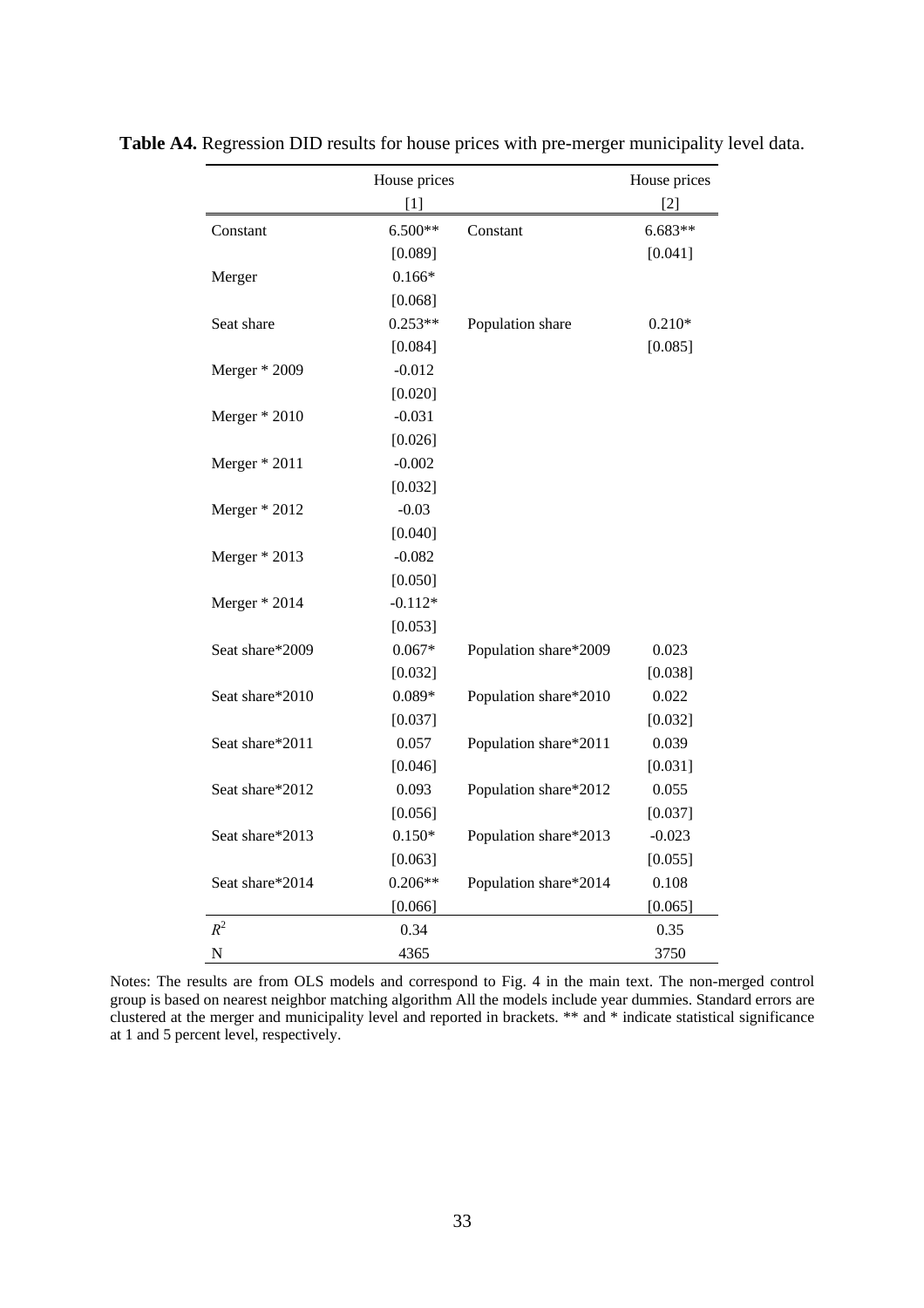|                   | House prices     |                         | House prices      |
|-------------------|------------------|-------------------------|-------------------|
|                   | $[1]$            |                         | $\lceil 2 \rceil$ |
| Constant          | 6.526**          | Constant                | 6.679**           |
|                   | [0.077]          |                         | [0.039]           |
| Merger            | $0.148**$        |                         |                   |
|                   | [0.056]          |                         |                   |
| Seat share        | $0.228**$        | Population share        | $0.221**$         |
|                   | [0.071]          |                         | [0.072]           |
| Merger $*$ 2001   | 0.012            |                         |                   |
|                   | [0.015]          |                         |                   |
| Merger * 2002     | $-0.013$         |                         |                   |
|                   | [0.011]          |                         |                   |
| Merger $*$ 2003   | 0.002            |                         |                   |
|                   | [0.016]          |                         |                   |
| Merger $*$ 2004   | 0.006            |                         |                   |
|                   | [0.020]          |                         |                   |
| Merger * 2005     | $-0.017$         |                         |                   |
|                   | [0.022]          |                         |                   |
| Merger $*$ 2006   | $-0.017$         |                         |                   |
|                   | [0.026]          |                         |                   |
| Merger $*$ 2007   | $-0.018$         |                         |                   |
|                   | [0.031]          |                         |                   |
| Merger $*$ 2008   | $-0.019$         |                         |                   |
|                   | [0.031]          |                         |                   |
| Seat share * 2001 | 0.008            | Population share * 2001 | $-0.001$          |
|                   | [0.024]          |                         | [0.016]           |
| Seat share * 2002 | $0.039*$         | Population share * 2002 | 0.002             |
|                   | [0.018]          |                         | [0.021]           |
| Seat share * 2003 | 0.001            | Population share * 2003 | $-0.017$          |
|                   | [0.026]          |                         | [0.036]           |
| Seat share * 2004 | $\boldsymbol{0}$ | Population share * 2004 | $-0.019$          |
|                   | [0.032]          |                         | [0.039]           |
| Seat share * 2005 | 0.047            | Population share * 2005 | $-0.027$          |
|                   | [0.035]          |                         | [0.043]           |
| Seat share * 2006 | 0.052            | Population share * 2006 | 0.005             |
|                   | [0.040]          |                         | [0.052]           |
| Seat share * 2007 | 0.043            | Population share * 2007 | $-0.012$          |
|                   | [0.046]          |                         | [0.056]           |
| Seat share * 2008 | 0.038            | Population share * 2008 | $-0.025$          |
|                   | [0.048]          |                         | [0.058]           |
| $R^2$             | 0.27             |                         | 0.29              |
| ${\bf N}$         | 2619             |                         | 2250              |

**Table A5.** Tests for pre-treatment common trends for house prices with pre-merger municipality level data.

Notes: The results are from OLS models and correspond to Fig. 4 in the main text and Table A4. The data are from 2000–2008. The non-merged control group is based on nearest neighbor matching algorithm All the models include year dummies. Standard errors are clustered at the merger and municipality level and reported in brackets. \*\* and \* indicate statistical significance at 1 and 5 percent level, respectively.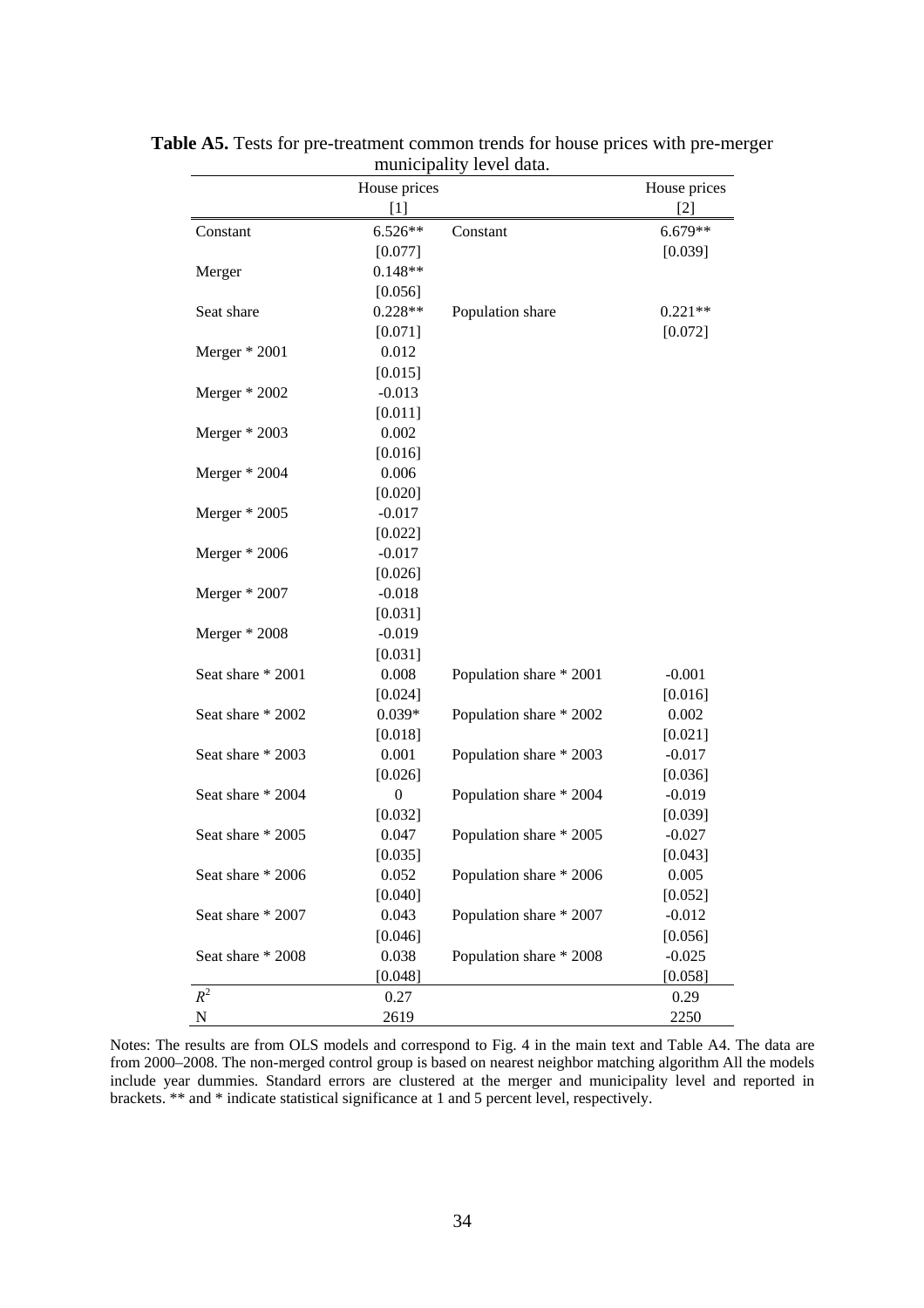|                 |                |                  | Health and  |
|-----------------|----------------|------------------|-------------|
|                 | Administration | Schooling        | social care |
|                 | $[1]$          | $[2]$            | $[3]$       |
| Constant        | 0.006          | $0.011**$        | $0.021**$   |
|                 | [0.003]        | [0.004]          | [0.007]     |
| Merger          | 0.004          | 0.002            | 0.012       |
|                 | [0.003]        | [0.003]          | [0.006]     |
| Seat share      | 0.005          | $0.010**$        | $0.021**$   |
|                 | [0.003]        | [0.004]          | [0.007]     |
| Population      | $0.002*$       | $0.003**$        | $0.004**$   |
|                 | [0.001]        | [0.001]          | [0.001]     |
| Merger*2009     | $-0.009**$     | $-0.007**$       | $-0.016**$  |
|                 | [0.001]        | [0.001]          | [0.003]     |
| Merger*2010     | $-0.008**$     | $-0.001$         | $-0.011**$  |
|                 | [0.002]        | [0.002]          | [0.003]     |
| Merger*2012     | $-0.008**$     | $-0.002$         | $-0.013**$  |
|                 | [0.001]        | [0.001]          | [0.003]     |
| Merger*2014     | $-0.008**$     | $-0.002$         | $-0.011**$  |
|                 | [0.002]        | [0.001]          | [0.003]     |
| Seat share*2009 | $0.008*$       | 0.005            | $0.024**$   |
|                 | [0.003]        | [0.003]          | [0.008]     |
| Seat share*2010 | $0.009**$      | $\boldsymbol{0}$ | $0.014*$    |
|                 | [0.004]        | [0.003]          | [0.006]     |
| Seat share*2012 | $0.011**$      | 0.003            | $0.021**$   |
|                 | [0.003]        | [0.003]          | [0.007]     |
| Seat share*2014 | $0.009*$       | 0.003            | $0.022**$   |
|                 | [0.004]        | [0.002]          | [0.008]     |
| Population*2009 | $0.003*$       | $0.002*$         | 0.004       |
|                 | [0.001]        | [0.001]          | [0.002]     |
| Population*2010 | $0.003*$       | 0.001            | $0.004*$    |
|                 | [0.001]        | [0.001]          | [0.002]     |
| Population*2012 | $0.003*$       | 0.001            | 0.003       |
|                 | [0.001]        | [0.001]          | [0.002]     |
| Population*2014 | $0.003*$       | 0.001            | 0.003       |
|                 | [0.001]        | [0.001]          | [0.002]     |
| $R^2$           | 0.05           | 0.1              | 0.13        |
| ${\bf N}$       | 4400           | 4400             | 4400        |

**Table A6.** Alternative regression results for number of jobs with pre-merger municipality level data.

Notes: The results are from OLS models. The non-merged control group is based on nearest neighbor matching algorithm All the models include year dummies. Population refers to municipal population in 2007. Standard errors are clustered at the merger and municipality level and reported in brackets. \*\* and \* indicate statistical errors significance at 1 and 5 percent level, respectively.